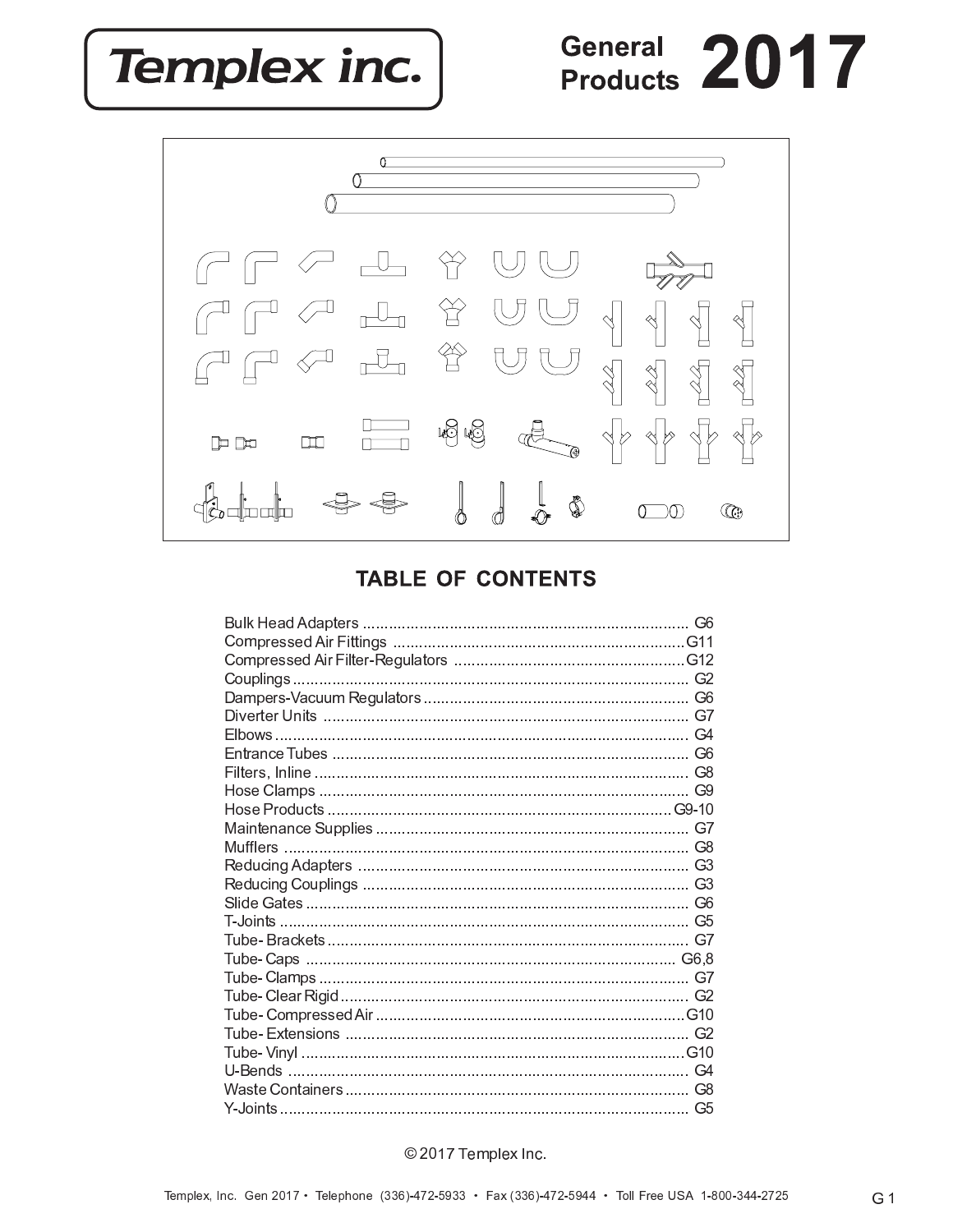#### CLEAR RIGID TUBING  $\sigma$

• LIGHTWEIGHT, CRYSTAL CLEAR, & HIGHLY IMPACT RESISTANT

- . SMOOTH FACTORY-FINISHED TUBE ENDS
- · SMOOTH, SNAG-FREE INTERIOR & EXTERIOR SURFACES
- . ADAPTABLE TO VACUUM AND BLOWER SYSTEMS
- IDEAL FOR THE TRANSPORT OF PRODUCT & WASTE MATERIAL
- · TRANSPARENT FOR EASY-TO-SEE TRANSPORT FLOW

|                  | <b>TUBE SIZE</b> |                  |               |               |               | PART NUMBER   |               |
|------------------|------------------|------------------|---------------|---------------|---------------|---------------|---------------|
|                  |                  | WALL             | <b>WEIGHT</b> | SIZE          | 4 FT.         | 6FT.          | $12 F$ T.     |
| <b>OD INCHES</b> | <b>ID INCHES</b> | <b>THICKNESS</b> | PER FOOT      | <b>NUMBER</b> | <b>LENGTH</b> | <b>LENGTH</b> | <b>LENGTH</b> |
| 1/2              | 3/8              | 1/16             | .046          | CRT050T       | 04250-01      | 04250-02      | 04250-03      |
| 5/8              | 3/8              | 1/8              | .105          | <b>CRT062</b> | 04252-01      | 04252-02      | 04252-03      |
| 5/8              | 1/2              | 1/16             | .059          | CRT062T       | 04254-01      | 04254-02      | 04254-03      |
| 3/4              | 1/2              | 1/8              | .132          | CRT075        | 04256-01      | 04256-02      | 04256-03      |
| 3/4              | 5/8              | 1/16             | .073          | CRT075T       | 04258-01      | 04258-02      | 04258-03      |
| 7/8              | 5/8              | 1/8              | .157          | <b>CRT087</b> | 04260-01      | 04260-02      | 04260-03      |
| 7/8              | 3/4              | 1/16             | .086          | CRT087T       | 04262-01      | 04262-02      | 04262-03      |
|                  | 3/4              | 1/8              | .188          | CRT100        | 04264-01      | 04264-02      | 04264-03      |
|                  | 7/8              | 1/16             | .100          | CRT100T       | 04266-01      | 04266-02      | 04266-03      |
| $1 - 1/8$        | 7/8              | 1/8              | 210           | <b>CRT112</b> | 04267-01      | 04267-02      | 04267-03      |
| $1 - 1/4$        | 1                | 1/8              | .237          | <b>CRT125</b> | 04268-01      | 04268-02      | 04268-03      |
| $1 - 1/2$        | $1 - 1/4$        | 1/8              | 288           | <b>CRT150</b> | 04270-01      | 04270-02      | 04270-03      |
| $1 - 3/4$        | $1 - 1/2$        | 1/8              | .340          | <b>CRT175</b> | 04272-01      | 04272-02      | 04272-03      |
| 2                | $1 - 3/4$        | 1/8              | .394          | <b>CRT200</b> | 04274-01      | 04274-02      | 04274-03      |
| $2 - 1/4$        | 2                | 1/8              | 446           | <b>CRT225</b> | 04276-01      | 04276-02      | 04276-03      |
| $2 - 3/8$        | $2 - 1/8$        | $\overline{1/8}$ | .472          | <b>CRT237</b> | 04278-01      | 04278-02      | 04278-03      |
| $2 - 1/2$        | $2 - 1/4$        | 1/8              | .500          | <b>CRT250</b> | 04280-01      | 04280-02      | 04280-03      |
| $2 - 5/8$        | $2 - 3/8$        | 1/8              | .524          | <b>CRT262</b> | 04282-01      | 04282-02      | 04282-03      |
| $2 - 3/4$        | $2 - 1/2$        | 1/8              | .550          | <b>CRT275</b> | 04284-01      | 04284-02      | 04284-03      |
| 3                | $2 - 3/4$        | 1/8              | .604          | <b>CRT300</b> | 04286-01      | 04286-02      | 04286-03      |
| $3 - 1/4$        | 3                | $\overline{1/8}$ | .655          | <b>CRT325</b> | 04288-01      | 04288-02      | 04288-03      |
| $3 - 1/2$        | $3 - 1/4$        | 1/8              | .707          | <b>CRT350</b> | 04290-01      | 04290-02      | 04290-03      |
|                  | $3 - 3/4$        | 1/8              | .812          | <b>CRT400</b> | 04292-01      | 04292-02      | 04292-03      |
| 5                | $4 - 3/4$        | 1/8              | 1.021         | <b>CRT500</b> | 04294-01      | 04294-02      | 04294-03      |
| 6                | $5 - 3/4$        | 1/8              | 1.230         | <b>CRT600</b> | 04296-01      | 04296-02      | 04296-03      |

• Available in standard lengths of 4, 6 and 12 feet.

. Lengths up to 6 feet shipped UPS; over 6 feet by common carrier.

• Custom lengths also available up to 12 feet.

. Please specify outside and inside dimensions.



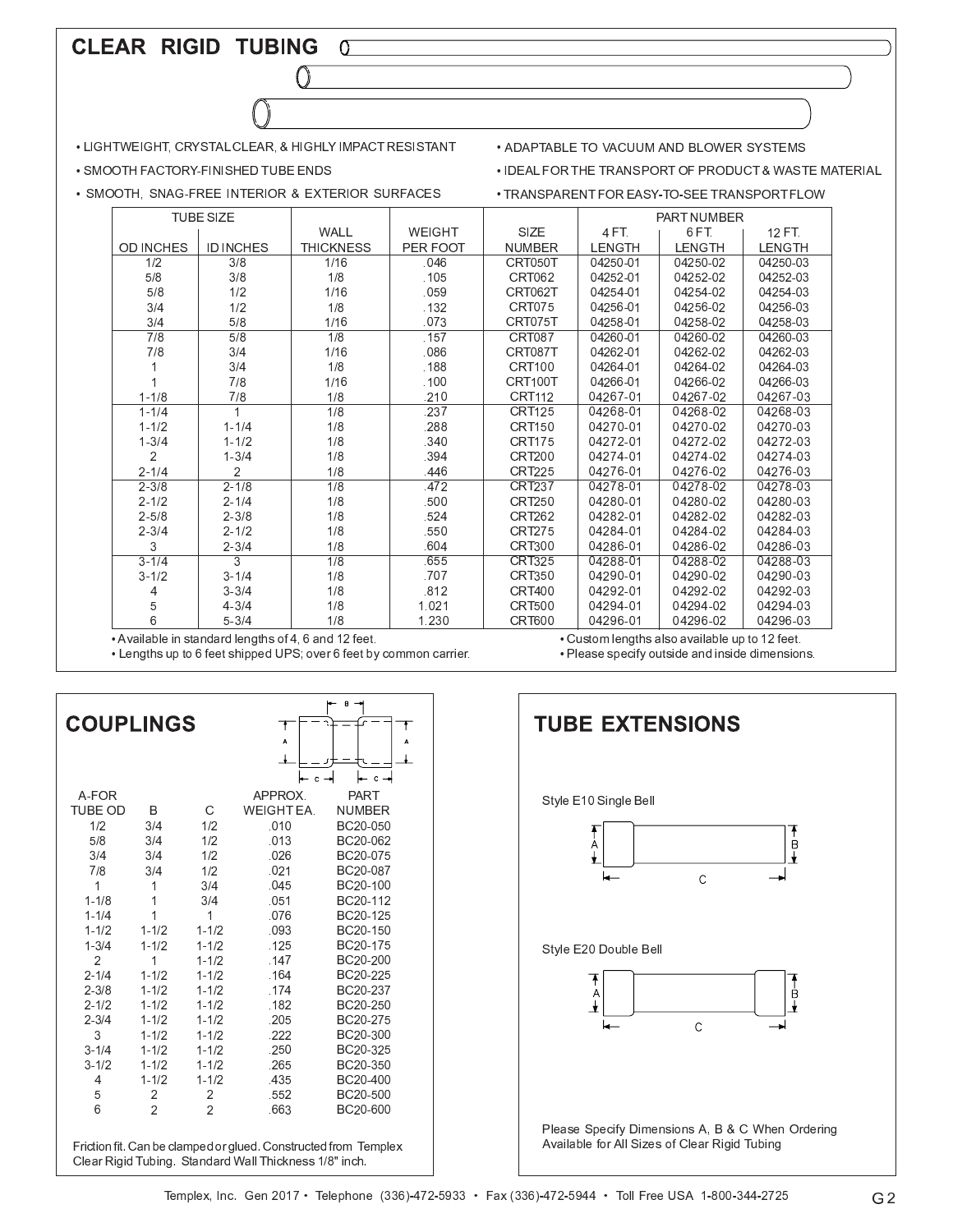### **REDUCING ADAPTERS**



Standard Wall thickness of 1/8 inch. Please specify inside and outside dimensions. (For products with dimension other than those specified, please contact Templex for avail ability)  $\overline{\phantom{a}}$ 

|                         |                |                |                         |           | APPROX.       | PART          |
|-------------------------|----------------|----------------|-------------------------|-----------|---------------|---------------|
| A-ID                    | <b>B-OD</b>    | С              | D                       | Е         | <b>WEIGHT</b> | <b>NUMBER</b> |
| 3/4                     | 1/2            | 3/4            | 1                       | 2         | .007          | RA075050      |
| 3/4                     | 5/8            | 3/4            | $\mathbf{1}$            | 2         | .016          | RA075062      |
| 3/4                     | 3/4            | 3/4            | 1                       | 2         | .021          | RA075075      |
| 7/8                     | 5/8            | 3/4            | 1                       | 2         | .016          | RA087062      |
| 7/8                     | 3/4            | 1              | 1                       | $2 - 1/4$ | .025          | RA087075      |
| 1                       |                | 3/4            | 1                       | 2         |               |               |
|                         | 5/8            |                |                         |           | .016          | RA100062      |
| 1                       | 3/4            | 3/4            | $\mathbf{1}$            | 2         | .022          | RA100075      |
| 1                       | 7/8            | 1              | 1                       | $2 - 1/4$ | .029          | RA100087      |
| $1 - 1/8$               | 3/4            | 3/4            | 1                       | $2 - 1/4$ | .025          | RA112075      |
| $1 - 1/8$               | 7/8            | 1              | 1                       | $2 - 1/4$ | .029          | RA112087      |
| $1 - 1/8$               | 1              | 1              | 1                       | $2 - 1/4$ | .034          | RA112100      |
| $1 - 1/4$               | 3/4            | 3/4            | $\mathbf{1}$            | $2 - 1/4$ | .025          | RA125075      |
| $1 - 1/4$               | 7/8            | 1              | 1                       | $2 - 1/4$ | .029          | RA125087      |
| $1 - 1/4$               | 1              | 1              | 1                       | $2 - 1/4$ | .034          | RA125100      |
| $1 - 1/4$               | $1 - 1/8$      | 1              | 1                       | $2 - 1/4$ | .038          | RA125112      |
|                         |                | $\overline{1}$ |                         |           |               |               |
| $1 - 1/2$               | 1              |                | $1 - 1/4$               | $2 - 7/8$ | .043          | RA150100      |
| $1 - 1/2$               | $1 - 1/8$      | $\mathbf{1}$   | $1 - 1/4$               | $2 - 7/8$ | .049          | RA150112      |
| $1 - 1/2$               | $1 - 1/4$      | $1 - 1/4$      | $1 - 1/2$               | 3         | .060          | RA150125      |
| $1 - 5/8$               | $1 - 1/2$      | $1 - 1/2$      | $1 - 1/2$               | $3 - 1/4$ | .070          | RA162150      |
| $1 - 3/4$               | $1 - 1/4$      | $1 - 1/4$      | $1 - 1/2$               | $3 - 3/8$ | .067          | RA175125      |
| $1 - 3/4$               | $1 - 1/2$      | $1 - 1/4$      | $1 - 1/2$               | 3         | .072          | RA175150      |
| 2                       | $1 - 1/4$      | $1 - 1/4$      | $1 - 1/2$               | $3 - 5/8$ | .072          | RA200125      |
| $\overline{c}$          | $1 - 1/2$      | $1 - 1/2$      | $1 - 1/2$               | $3 - 5/8$ | .086          | RA200150      |
| $\overline{\mathbf{c}}$ | $1 - 3/4$      | $1 - 1/2$      | $1 - 1/2$               | $3 - 1/4$ | .091          | RA200175      |
|                         |                |                |                         |           |               |               |
| $2 - 1/4$               | $1 - 1/2$      | $1 - 1/4$      | $1 - 1/2$               | $3 - 5/8$ | .086          | RA225150      |
| $2 - 1/4$               | $1 - 3/4$      | $1 - 1/2$      | $1 - 1/2$               | $3 - 5/8$ | .100          | RA225175      |
| $2 - 1/4$               | 2              | $1 - 1/2$      | $1 - 1/2$               | $3 - 1/4$ | .107          | RA225200      |
| $2 - 3/8$               | $1 - 3/4$      | $1 - 1/2$      | $1 - 1/2$               | $3 - 3/4$ | .105          | RA237175      |
| $2 - 3/8$               | $\overline{c}$ | $1 - 1/2$      | $1 - 1/2$               | $3 - 5/8$ | .119          | RA237200      |
| $2 - 3/8$               | $2 - 1/4$      | $1 - 1/2$      | $1 - 1/2$               | $3 - 1/4$ | .120          | RA237225      |
| $2 - 1/2$               | $1 - 3/4$      | $1 - 1/2$      | $1 - 1/2$               | $3 - 7/8$ | .108          | RA250175      |
| $2 - 1/2$               | 2              | $1 - 1/2$      | $1 - 1/2$               | $3 - 5/8$ | .119          | RA250200      |
| $2 - 1/2$               | $2 - 1/4$      | $1 - 1/2$      | $1 - 1/2$               | $3 - 1/4$ | .120          | RA250225      |
| $2 - 1/2$               | $2 - 3/8$      | $1 - 1/2$      | $1 - 1/2$               | $3 - 1/4$ | .126          | RA250237      |
| $2 - 3/4$               | $\overline{2}$ | $1 - 1/2$      | $1 - 1/2$               | $3 - 7/8$ | .127          | RA275200      |
|                         |                |                |                         |           |               |               |
| $2 - 3/4$               | $2 - 1/4$      | $1 - 1/2$      | 2                       | $4 - 1/8$ | .153          | RA275225      |
| $2 - 3/4$               | $2 - 3/8$      | $1 - 1/2$      | 2                       | 4         | .156          | RA275237      |
| $2 - 3/4$               | $2 - 1/2$      | $1 - 1/2$      | $\overline{\mathbf{c}}$ | $3 - 3/4$ | .154          | RA275250      |
| 3                       | $\overline{c}$ | $1 - 1/2$      | $\overline{\mathbf{c}}$ | $4 - 5/8$ | .152          | RA300200      |
| 3                       | $2 - 1/4$      | $1 - 1/2$      | $\overline{c}$          | $4 - 3/8$ | .162          | RA300225      |
| 3                       | $2 - 3/8$      | $1 - 1/2$      | $\overline{\mathbf{c}}$ | 4         | .156          | RA300237      |
| 3                       | $2 - 1/2$      | $1 - 1/2$      | 2                       | $4 - 1/8$ | .169          | RA300250      |
| 3                       | $2 - 3/4$      | $1 - 1/2$      | $\overline{\mathbf{c}}$ | $3 - 3/4$ | .172          | RA300275      |
| $3 - 1/4$               | $2 - 1/4$      | $1 - 1/2$      | 2                       | $4 - 5/8$ | .170          | RA325225      |
| $3 - 1/4$               | $2 - 3/8$      | $1 - 1/2$      | $\overline{2}$          | $4 - 1/2$ | .176          | RA325237      |
| $3 - 1/4$               | $2 - 1/2$      | $1 - 1/2$      | 2                       | $4 - 3/8$ | .179          | RA325250      |
| $3 - 1/4$               | $2 - 3/4$      |                | 2                       | $4 - 1/8$ |               | RA325275      |
|                         |                | $1 - 1/2$      |                         |           | .185          |               |
| $3 - 1/4$               | 3              | $1 - 1/2$      | 2                       | $3 - 3/4$ | .187          | RA325300      |
| $3 - 1/2$               | $2 - 1/2$      | $1 - 1/2$      | 2                       | $4 - 5/8$ | .188          | RA350250      |
| $3 - 1/2$               | $2 - 3/4$      | $1 - 1/2$      | $\overline{c}$          | $4 - 3/8$ | .201          | RA350275      |
| $3 - 1/2$               | 3              | $1 - 1/2$      | $\overline{\mathbf{c}}$ | $4 - 1/8$ | .206          | RA350300      |
| $3 - 1/2$               | $3 - 1/4$      | $1 - 1/2$      | 2                       | $3 - 3/4$ | .206          | RA350325      |
| 4                       | $\overline{c}$ | 1              | $\overline{\mathbf{c}}$ | $3 - 3/4$ | .140          | RA400200      |
| 4                       | 3              | $1 - 1/2$      | 2                       | $4 - 5/8$ | .230          | RA400300      |
| 4                       | $3 - 1/4$      | $1 - 1/2$      | $\overline{2}$          | $4 - 3/8$ | .240          | RA400325      |
| 4                       | $3 - 1/2$      | $1 - 1/2$      | $2 - 1/2$               | $4 - 5/8$ | .271          | RA400350      |
| 5                       | $2 - 1/2$      | $1 - 1/2$      | $2 - 1/2$               | 5         | .164          | RA500250      |
|                         | 3              |                | $2 - 1/2$               | 6         |               | RA500300      |
| 5                       |                | $1 - 1/2$      |                         |           | .278          |               |
| 5                       | $3 - 1/2$      | $1 - 1/2$      | 3                       | 6         | .287          | RA500350      |
| 5                       | 4              | $1 - 1/2$      | 3                       | $5 - 5/8$ | .375          | RA500400      |
| 6                       | 4              | $1 - 1/2$      | 3                       |           | .472          | RA600400      |
| 6                       | 5              | $1 - 1/2$      | 3                       | $5 - 5/8$ | .476          | RA600500      |





Standard Wall thickness of 1/8 inch. Please specify inside an outside dimensions. (For products with dimensions other than those specified, please contact Templex for availability)

|                         |                |           |                         |                         | PART          |
|-------------------------|----------------|-----------|-------------------------|-------------------------|---------------|
| A-ID                    | B-ID           | С         | D                       | Е                       | <b>NUMBER</b> |
| 3/4                     | 1/2            | 3/4       | 3/4                     | 1                       | RC075050      |
| 3/4                     | 5/8            | 3/4       | 3/4                     | 1                       | RC075062      |
| 7/8                     | 5/8            | 3/4       | 3/4                     | 1                       | RC087062      |
| 7/8                     | 3/4            | 1         | 1                       | 1                       | RC087075      |
|                         |                |           |                         | 1                       |               |
| 1                       | 5/8            | 3/4       | 3/4                     |                         | RC100062      |
| 1                       | 3/4            | 3/4       | 1                       | 1                       | RC100075      |
| 1                       | 7/8            | 1         | 1                       | 1                       | RC100087      |
| $1 - 1/8$               | 3/4            | 3/4       | 1                       | 1                       | RC112075      |
| $1 - 1/8$               | 7/8            | 1         | 1                       | 1                       | RC112087      |
| $1 - 1/8$               | 1              | 1         | 1                       | 1                       | RC112100      |
| $1 - 1/4$               | 3/4            | 3/4       | 1                       | $1 - 1/4$               | RC125075      |
| $1 - 1/4$               | 7/8            | 1         | 1                       | $1 - 1/4$               | RC125087      |
| $1 - 1/4$               | 1              | 1         | 1                       | $1 - 1/4$               | RC125100      |
| $1 - 1/4$               | $1 - 1/8$      | 1         | 1                       | $1 - 1/4$               | RC125112      |
| $1 - 1/2$               | 1              | 1         | 1                       | $1 - 1/2$               | RC150100      |
| 1-1/2                   | $1 - 1/8$      | 1         | 1                       | $1 - 1/2$               | RC150112      |
| $1 - 1/2$               | $1 - 1/4$      | $1 - 1/4$ | $1 - 1/4$               | $1 - 1/2$               | RC150125      |
| $1 - 5/8$               | $1 - 1/2$      | $1 - 1/2$ | $1 - 1/2$               | $1 - 1/2$               | RC162150      |
| $1 - 3/4$               | $1 - 1/4$      | $1 - 1/4$ | $1 - 1/4$               | $1 - 1/2$               | RC175125      |
| $1 - 3/4$               | $1 - 1/2$      | $1 - 1/4$ | $1 - 1/2$               | $1 - 1/2$               | RC175150      |
| $\overline{c}$          | $1 - 1/4$      | $1 - 1/4$ | $1 - 1/4$               | $\overline{2}$          | RC200125      |
| $\overline{\mathbf{c}}$ |                | 1-1/2     | $1 - 1/2$               | $1 - 1/2$               |               |
|                         | 1-1/2          |           |                         |                         | RC200150      |
| 2                       | $1 - 3/4$      | $1 - 1/2$ | $1 - 1/2$               | $1 - 1/2$               | RC200175      |
| $2 - 1/4$               | 1-1/2          | $1 - 1/4$ | $1 - 1/2$               | $\overline{2}$          | RC225150      |
| $2 - 1/4$               | $1 - 3/4$      | $1 - 1/2$ | $1 - 1/2$               | $1 - 1/2$               | RC225175      |
| $2 - 1/4$               | 2              | $1 - 1/2$ | $1 - 1/2$               | $1 - 1/2$               | RC225200      |
| $2 - 3/8$               | $1 - 3/4$      | $1 - 1/2$ | $1 - 1/2$               | $1 - 1/2$               | RC237175      |
| $2 - 3/8$               | 2              | $1 - 1/2$ | $1 - 1/2$               | $1 - 1/2$               | RC237200      |
| $2 - 3/8$               | $2 - 1/4$      | $1 - 1/2$ | $1 - 1/2$               | $1 - 1/2$               | RC237225      |
| $2 - 1/2$               | $1 - 3/4$      | $1 - 1/2$ | $1 - 1/2$               | $\overline{2}$          | RC250175      |
| $2 - 1/2$               | 2              | $1 - 1/2$ | $1 - 1/2$               | $1 - 1/2$               | RC250200      |
| $2 - 1/2$               | $2 - 1/4$      | $1 - 1/2$ | $1 - 1/2$               | $1 - 1/2$               | RC250225      |
| $2 - 1/2$               | $2 - 3/8$      | $1 - 1/2$ | $1 - 1/2$               | $1 - 1/2$               | RC250237      |
| $2 - 3/4$               | 2              | $1 - 1/2$ | $1 - 1/2$               | $\overline{2}$          | RC275200      |
| $2 - 3/4$               | $2 - 1/4$      | $1 - 1/2$ | $1 - 1/2$               | $1 - 1/2$               | RC275225      |
| $2 - 3/4$               | $2 - 3/8$      | $1 - 1/2$ | $1 - 1/2$               | $1 - 1/2$               | RC275237      |
| $2 - 3/4$               | $2 - 1/2$      | $1 - 1/2$ | $1 - 1/2$               | $1 - 1/2$               | RC275250      |
| 3                       | 2              | $1 - 1/2$ | $1 - 1/2$               | 2                       | RC300200      |
| 3                       | $2 - 1/4$      | $1 - 1/2$ | $1 - 1/2$               | $\overline{2}$          | RC300225      |
| 3                       | $2 - 3/8$      | $1 - 1/2$ | $1 - 1/2$               | $\overline{\mathbf{c}}$ | RC300237      |
| 3                       | $2 - 1/2$      | $1 - 1/2$ | $1 - 1/2$               | $\overline{c}$          | RC300250      |
| 3                       | $2 - 3/4$      | $1 - 1/2$ | $1 - 1/2$               | $\overline{\mathbf{c}}$ | RC300275      |
| $3 - 1/4$               | $2 - 1/4$      | $1 - 1/2$ | $1 - 1/2$               | $\overline{2}$          | RC325225      |
| $3 - 1/4$               | $2 - 3/8$      | $1 - 1/2$ | $1 - 1/2$               | $\overline{2}$          | RC325237      |
| $3 - 1/4$               | $2 - 1/2$      | $1 - 1/2$ | $1 - 1/2$               | $\overline{c}$          | RC325250      |
| $3 - 1/4$               | $2 - 3/4$      | $1 - 1/2$ | $1 - 1/2$               | 2                       | RC325275      |
| $3 - 1/4$               | 3              | $1 - 1/2$ | $1 - 1/2$               | $\overline{\mathbf{c}}$ | RC325300      |
|                         | $\overline{2}$ |           |                         | $2 - 1/2$               | RC350200      |
| $3 - 1/2$               |                | $1 - 1/4$ | $1 - 1/2$               |                         |               |
| $3 - 1/2$               | $2 - 1/2$      | $1 - 1/2$ | $1 - 1/2$               | $\overline{\mathbf{c}}$ | RC350250      |
| $3 - 1/2$               | $2 - 3/4$      | $1 - 1/2$ | $1 - 1/2$               | $\overline{\mathbf{c}}$ | RC350275      |
| $3 - 1/2$               | 3              | $1 - 1/2$ | $1 - 1/2$               | $\overline{c}$          | RC350300      |
| $3 - 1/2$               | $3 - 1/4$      | $1 - 1/2$ | $1 - 1/2$               | $\overline{\mathbf{c}}$ | RC350325      |
| 4                       | 2              | 1         | $1 - 1/2$               | $\overline{\mathbf{c}}$ | RC400200      |
| 4                       | 3              | $1 - 1/2$ | $1 - 1/2$               | $\overline{\mathbf{c}}$ | RC400300      |
| 4                       | $3 - 1/4$      | 1-1/2     | $1 - 1/2$               | $\overline{\mathbf{c}}$ | RC400325      |
| 4                       | 3-1/2          | $1 - 1/2$ | $1 - 1/2$               | $\overline{c}$          | RC400350      |
| 5                       | $2 - 1/2$      | 1-1/4     | $1 - 1/2$               | 3                       | RC500250      |
| 5                       | 3              | $1 - 1/2$ | $1 - 1/2$               | $2 - 1/2$               | RC500300      |
| 5                       | $3 - 1/2$      | $1 - 1/2$ | $1 - 1/2$               | $2 - 1/2$               | RC500350      |
| 5                       | 4              | $1 - 1/2$ | $\overline{\mathbf{c}}$ | $\overline{\mathbf{c}}$ | RC500400      |
| 6                       | 4              | $1 - 1/2$ | 2                       | $3 - 1/2$               | RC600400      |
| 6                       | 5              | $1 - 1/2$ | 2                       | 2                       | RC600500      |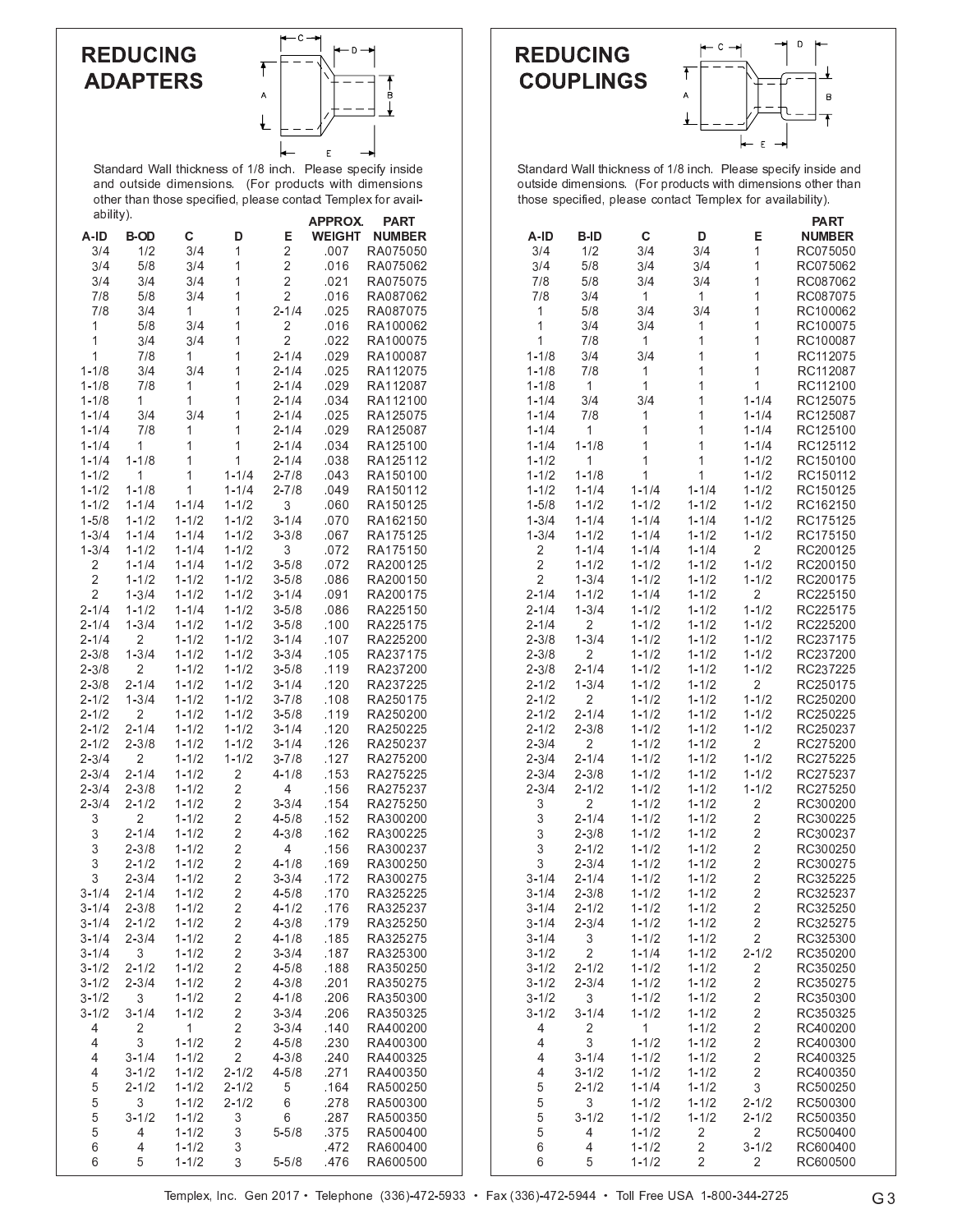## **90 DEGREE LONG RADIUS ELBOWS**

| SIZE<br><b>RADIUS</b><br>WEIGHT<br><b>SINGLE</b><br><b>DOUBLE</b><br>PLAIN<br>$\mathbf{B}^*$<br>(OD)<br>$^*A$<br><b>ENDS</b><br>R<br><b>EACH</b><br><b>BELL</b><br><b>BELL</b><br><b>PLAIN END</b><br>в<br>.24<br>$1 - 1/2$<br>$1 - 3/4$<br><b>NSB150</b><br><b>NDB150</b><br><b>NPL150</b><br>.33<br>2<br>$1 - 1/4$<br><b>NDB200</b><br><b>NPL200</b><br><b>NSB200</b><br>$2 - 1/4$<br>$1 - 5/16$<br>.44<br><b>NSB225</b><br><b>NDB225</b><br>$7 - 1/4$<br>$7 - 1/4$<br><b>NPL225</b><br>۳<br>$2 - 3/8$<br>$8 - 1/2$<br>$8 - 1/2$<br>$2 - 1/2$<br>.45<br><b>NPL237</b><br><b>NSB237</b><br><b>NDB237</b><br>SINGLE BELL<br>8<br>8<br>$1 - 5/8$<br>.45<br><b>NSB250</b><br><b>NDB250</b><br>$2 - 1/2$<br><b>NPL250</b><br>$-111/2$<br>R. |  |
|------------------------------------------------------------------------------------------------------------------------------------------------------------------------------------------------------------------------------------------------------------------------------------------------------------------------------------------------------------------------------------------------------------------------------------------------------------------------------------------------------------------------------------------------------------------------------------------------------------------------------------------------------------------------------------------------------------------------------------------|--|
|                                                                                                                                                                                                                                                                                                                                                                                                                                                                                                                                                                                                                                                                                                                                          |  |
|                                                                                                                                                                                                                                                                                                                                                                                                                                                                                                                                                                                                                                                                                                                                          |  |
|                                                                                                                                                                                                                                                                                                                                                                                                                                                                                                                                                                                                                                                                                                                                          |  |
|                                                                                                                                                                                                                                                                                                                                                                                                                                                                                                                                                                                                                                                                                                                                          |  |
|                                                                                                                                                                                                                                                                                                                                                                                                                                                                                                                                                                                                                                                                                                                                          |  |
|                                                                                                                                                                                                                                                                                                                                                                                                                                                                                                                                                                                                                                                                                                                                          |  |
|                                                                                                                                                                                                                                                                                                                                                                                                                                                                                                                                                                                                                                                                                                                                          |  |
| $2 - 3/4$<br>$8 - 1/2$<br>.54<br><b>NSB275</b><br>$8 - 1/2$<br>2<br><b>NPL275</b><br><b>NDB275</b>                                                                                                                                                                                                                                                                                                                                                                                                                                                                                                                                                                                                                                       |  |
| 3<br>$\overline{2}$<br>.55<br><b>NDB300</b><br>$8 - 3/4$<br>$8 - 3/4$<br><b>NPL300</b><br><b>NSB300</b>                                                                                                                                                                                                                                                                                                                                                                                                                                                                                                                                                                                                                                  |  |
| $\overline{2}$<br>9<br>$3 - 1/4$<br><b>NSB325</b><br>9<br>.60<br><b>NDB325</b><br><b>NPL325</b>                                                                                                                                                                                                                                                                                                                                                                                                                                                                                                                                                                                                                                          |  |
| .71<br>$3 - 1/2$<br>$9 - 3/4$<br>$2 - 1/2$<br><b>NSB350</b><br><b>NDB350</b><br>$9 - 3/4$<br><b>NPL350</b>                                                                                                                                                                                                                                                                                                                                                                                                                                                                                                                                                                                                                               |  |
| $-1$ $-11/2$ "<br>В١<br>DOUBLE BELL<br>10<br>.87<br><b>NDB400</b><br>10<br>$2 - 1/2$<br><b>NSB400</b><br><b>NPL400</b><br>4                                                                                                                                                                                                                                                                                                                                                                                                                                                                                                                                                                                                              |  |
| 5<br>$13 - 1/2$<br>1.78<br>$13 - 1/2$<br>$4 - 3/4$<br><b>NSB500</b><br><b>NDB500</b><br><b>NPL500</b>                                                                                                                                                                                                                                                                                                                                                                                                                                                                                                                                                                                                                                    |  |
| 6<br>1.83<br>16<br>16<br>6<br><b>NSB600</b><br><b>NDB600</b><br><b>NPL600</b>                                                                                                                                                                                                                                                                                                                                                                                                                                                                                                                                                                                                                                                            |  |

## 90 DEGREE SHORT RADIUS ELBOWS

| <b>ELBOW</b> |           |           |               | APPROX.       |               | <b>PART NUMBER</b> |               | A<br>÷<br>в       | PLAIN END          |
|--------------|-----------|-----------|---------------|---------------|---------------|--------------------|---------------|-------------------|--------------------|
| <b>SIZE</b>  | LEG       | LENGTH    | R             | <b>WEIGHT</b> | <b>PLAIN</b>  | SINGLE             | <b>DOUBLE</b> |                   |                    |
| (OD)         | $^*A$     | *B        | <b>RADIUS</b> | <b>EACH</b>   | <b>ENDS</b>   | <b>BELL</b>        | <b>BELL</b>   |                   |                    |
| 3/4          | $2 - 1/4$ | $2 - 1/4$ | 1/4           | .07           | RPL075        | <b>RSB075</b>      | RDB075        | А<br>۰            |                    |
|              | 4         | 4         | 1/2           | .09           | <b>RPL100</b> | <b>RSB100</b>      | <b>RDB100</b> | $-1$ -1 1/2"<br>в | SINGLE BELL        |
| $1 - 1/4$    | $4 - 1/2$ | $4 - 1/2$ | 3/8           | .18           | <b>RPL125</b> | <b>RSB125</b>      | <b>RDB125</b> |                   |                    |
| $1 - 1/2$    | 4         | 4         | 1/4           | .21           | <b>RPL150</b> | <b>RSB150</b>      | <b>RDB150</b> |                   |                    |
| $1 - 3/4$    | 5         | 5         | 5/16          | .26           | <b>RPL175</b> | <b>RSB175</b>      | <b>RDB175</b> | $\leftarrow$      |                    |
| 2            | $5 - 1/2$ | $5 - 1/2$ | 1/2           | .30           | <b>RPL200</b> | <b>RSB200</b>      | <b>RDB200</b> |                   | <b>DOUBLE BELL</b> |
| $2 - 3/8$    | $6 - 1/2$ | $6 - 1/2$ | 1/2           | .39           | <b>RPL237</b> | <b>RSB237</b>      | <b>RDB237</b> | $-1$ -11/2"<br>в  |                    |
| $2 - 1/2$    | $6 - 3/4$ | $6 - 3/4$ | 1/2           | .41           | <b>RPL250</b> | <b>RSB250</b>      | <b>RDB250</b> |                   |                    |

## **45 DEGREE ELBOWS**

| <b>ELBOW</b> |                          |           | <b>APPROX</b> |               | <b>PART NUMBER</b> |               |                    |
|--------------|--------------------------|-----------|---------------|---------------|--------------------|---------------|--------------------|
| SIZE         | <b>LEG</b>               | LENGTH    | WEIGHT        | <b>PLAIN</b>  | <b>SINGLE</b>      | <b>DOUBLE</b> |                    |
| (OD)         | *A                       | *B        | <b>EACH</b>   | <b>ENDS</b>   | <b>BELL</b>        | <b>BELL</b>   | <b>PLAIN END</b>   |
|              | $2 - 3/4$                | $2 - 3/4$ | .08           | <b>FPL100</b> | <b>FSB100</b>      | <b>FDB100</b> |                    |
| $1 - 1/2$    | 3                        | 3         | .20           | <b>FPL150</b> | <b>FSB150</b>      | <b>FDB150</b> |                    |
| 2            | $4 - 1/2$                | $4 - 1/2$ | .23           | <b>FPL200</b> | <b>FSB200</b>      | <b>FDB200</b> |                    |
| $2 - 1/4$    | $3 - 3/4$                | $3 - 3/4$ | .29           | <b>FPL225</b> | <b>FSB225</b>      | <b>FDB225</b> | <b>SINGLE BELL</b> |
| $2 - 3/8$    | $3 - 3/4$                | $3 - 3/4$ | .31           | <b>FPL237</b> | <b>FSB237</b>      | <b>FDB237</b> |                    |
| $2 - 1/2$    | 4                        | 4         | .33           | <b>FPL250</b> | <b>FSB250</b>      | <b>FDB250</b> |                    |
| $2 - 3/4$    | 4                        | 4         | .37           | <b>FPL275</b> | <b>FSB275</b>      | <b>FDB275</b> | $-1$ – 1/2"        |
| 3            | $4 - 1/4$                | $4 - 1/4$ | .45           | <b>FPL300</b> | <b>FSB300</b>      | <b>FDB300</b> |                    |
| $3 - 1/4$    | $4 - 1/2$                | $4 - 1/2$ | .52           | <b>FPL325</b> | <b>FSB325</b>      | FDB325        | <b>DOUBLE BELL</b> |
| $3 - 1/2$    | $4 - 3/4$                | $4 - 3/4$ | .56           | <b>FPL350</b> | <b>FSB350</b>      | <b>FDB350</b> |                    |
| 4            | 5                        | 5         | .67           | <b>FPL400</b> | <b>FSB400</b>      | FDB400        | $-1$ $-11/2$       |
| 5            | 6                        | 6         | 1.02          | <b>FPL500</b> | <b>FSB500</b>      | <b>FDB500</b> |                    |
| 6            | $\overline{\phantom{a}}$ |           | 1.43          | <b>FPL600</b> | <b>FSB600</b>      | <b>FDB600</b> |                    |

## **U BENDS**

| <b>TUBE</b> | U-BEND         | R             |            | <b>DIMENSIONS</b> |            |              | <b>PART NUMBER</b> |               |                   |                                       |
|-------------|----------------|---------------|------------|-------------------|------------|--------------|--------------------|---------------|-------------------|---------------------------------------|
| SIZE        | <b>TYPE</b>    | <b>BEND</b>   | A          | *B                | *C         | <b>PLAIN</b> | <b>SINGLE</b>      | <b>DOUBLE</b> | TYPE 1            |                                       |
| (OD)        |                | <b>RADIUS</b> |            | (STD.)            | (STD.)     | <b>ENDS</b>  | <b>BELL</b>        | <b>BELL</b>   |                   | B                                     |
| 1/2         |                | 1/2           |            | $3 - 3/4$         | $3 - 3/4$  | 04580        | 04581              | 04582         |                   |                                       |
| 3/4         | 2              | 1/4           | $4 - 1/2$  | $3 - 1/2$         | $3 - 1/2$  | 04583        | 04584              | 04585         |                   |                                       |
|             |                | 3             | $5 - 3/4$  | 6                 | 6          | 04500        | 04501              | 04502         |                   |                                       |
| $1 - 1/2$   |                | $1 - 1/2$     | 3          | $6 - 1/2$         | $6 - 1/2$  | 04586        | 04587              | 04588         |                   |                                       |
| $1 - 1/2$   | 2              | 1/4           | $5 - 3/4$  | $5 - 1/2$         | $5 - 1/2$  | 04504        | 04505              | 04506         |                   |                                       |
| 2           |                | $2 - 1/2$     | 5          | $8 - 1/4$         | $8 - 1/4$  | 04508        | 04509              | 04510         |                   |                                       |
| $2 - 1/4$   |                | $1 - 3/8$     | $2 - 3/4$  | $7 - 1/4$         | $7 - 1/4$  | 04512        | 04513              | 04514         | TYPE <sub>2</sub> |                                       |
| $2 - 3/8$   |                | $3 - 3/8$     | $6 - 3/4$  | $9 - 1/4$         | $9 - 1/4$  | 04520        | 04521              | 04522         |                   | в<br>$\mathbf C$                      |
| $2 - 3/8$   | $\overline{2}$ | $2 - 1/2$     | $9 - 1/16$ | $9 - 1/4$         | $9 - 1/4$  | 04524        | 04525              | 04526         |                   |                                       |
| $2 - 1/2$   |                | $2 - 3/4$     | $5 - 3/8$  | 9                 | 9          | 04528        | 04529              | 04530         |                   |                                       |
| $2 - 1/2$   | $\overline{2}$ | $1 - 5/8$     | 9          | $7 - 3/4$         | $7 - 3/4$  | 04532        | 04533              | 04534         |                   | Dimensions are for Plain End Leg. For |
| $3 - 1/4$   |                | $2 - 1/2$     | 5          | $10 - 1/2$        | $10 - 1/2$ | 04536        | 04537              | 04538         |                   | Legs with a Bell subtract 1/4" from   |
| 4           |                | $1 - 7/8$     | $6 - 1/4$  | $10 - 5/8$        | $10 - 5/8$ | 04589        | 04590              | 04591         |                   | stated leg length.                    |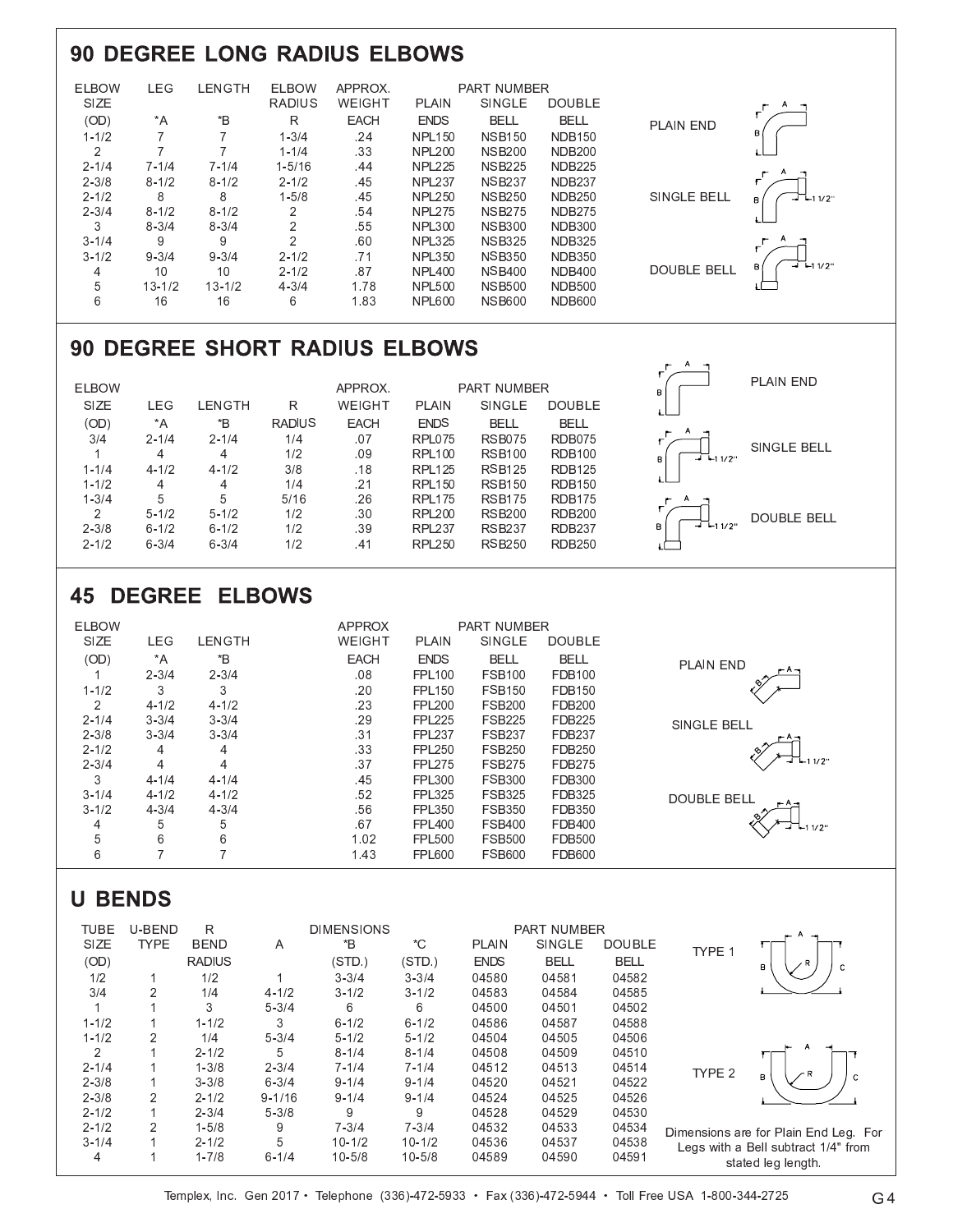| <b>T-JOINTS</b>                          |                             |                             |                        |                            |                                                                                              |                            |                          |
|------------------------------------------|-----------------------------|-----------------------------|------------------------|----------------------------|----------------------------------------------------------------------------------------------|----------------------------|--------------------------|
|                                          |                             |                             |                        |                            |                                                                                              |                            |                          |
|                                          |                             |                             |                        |                            |                                                                                              |                            |                          |
|                                          |                             |                             | APPROX.                |                            | PART NUMBER                                                                                  |                            | TJ 20                    |
| Α                                        | В                           | С                           | WEIGHT                 | <b>STYLE</b>               | <b>STYLE</b>                                                                                 | <b>STYLE</b>               |                          |
|                                          |                             |                             | EACH                   | TJ20                       | TJ22                                                                                         | TJ23                       |                          |
| 1/2                                      | $1 - 1/2$                   | 1/2                         | .01                    | TJ20-050                   | TJ22-050                                                                                     | TJ23-050                   |                          |
| $5/8$                                    | $1 - 7/8$                   | 5/8                         | .02                    | TJ20-062                   | TJ22-062                                                                                     | TJ23-062                   | $+A$ -OD                 |
| 3/4<br>7/8                               | $2 - 1/4$<br>$2 - 5/8$      | 3/4<br>7/8                  | .04<br>.05             | TJ20-075<br>TJ20-087       | TJ22-075<br>TJ22-087                                                                         | TJ23-075<br>TJ23-087       |                          |
| $\mathbf{1}$                             | 3                           | $\mathbf{1}$                | .07                    | TJ20-100                   | TJ22-100                                                                                     | TJ23-100                   | TJ 22                    |
| $1 - 1/8$                                | $3 - 3/8$                   | $1 - 1/8$                   | .09                    | TJ20-112                   | TJ22-112                                                                                     | TJ23-112                   |                          |
| $1 - 1/4$                                | $3 - 3/4$                   | $1 - 1/4$                   | .11                    | TJ20-125                   | TJ22-125                                                                                     | TJ23-125                   |                          |
| $1 - 1/2$                                | $4 - 1/2$                   | $1 - 1/2$                   | .14                    | TJ20-150                   | TJ22-150                                                                                     | TJ23-150                   |                          |
| $1 - 3/4$                                | $5 - 1/4$                   | $1 - 3/4$                   | .20                    | TJ20-175                   | TJ22-175                                                                                     | TJ23-175                   |                          |
| $\overline{2}$<br>$2 - 1/4$              | 6<br>$6 - 3/4$              | $\overline{2}$<br>$2 - 1/4$ | .26<br>.33             | TJ20-200<br>TJ20-225       | TJ22-200<br>TJ22-225                                                                         | TJ23-200<br>TJ23-225       | TJ 23                    |
| $2 - 3/8$                                | $7 - 1/8$                   | $2 - 3/8$                   | .36                    | TJ20-237                   | TJ22-237                                                                                     | TJ23-237                   |                          |
| $2 - 1/2$                                | $7 - 1/2$                   | $2 - 1/2$                   | .40                    | TJ20-250                   | TJ22-250                                                                                     | TJ23-250                   |                          |
| $2 - 3/4$                                | $8 - 1/4$                   | $2 - 3/4$                   | .49                    | TJ20-275                   | TJ22-275                                                                                     | TJ23-275                   |                          |
| 3                                        | 9                           | 3                           | .59                    | TJ20-300                   | TJ22-300                                                                                     | TJ23-300                   |                          |
| $3 - 1/4$                                | $9 - 3/4$                   | $3 - 1/4$                   | .69                    | TJ20-325                   | TJ22-325                                                                                     | TJ23-325                   | C                        |
| $3 - 1/2$                                | $10 - 1/2$                  | $3 - 1/2$                   | .80                    | TJ20-350                   | TJ22-350                                                                                     | TJ23-350                   |                          |
| 4                                        | 12                          | 4                           | 1.05                   | TJ20-400                   | TJ22-400                                                                                     | TJ23-400                   |                          |
| 5<br>6                                   | 15<br>18                    | 5                           | 1.66                   | TJ20-500<br>TJ20-600       | TJ22-500                                                                                     | TJ23-500                   | $\mathsf B$              |
|                                          |                             | 6                           | 2.40                   |                            | TJ22-600                                                                                     | TJ23-600                   | <b>REDUCING T-JOINTS</b> |
|                                          |                             |                             |                        |                            | Dimensions are for Plain End Leg. For Legs with a Bell subtract 1/4" from stated leg length. |                            | SPECIFY DEMINSIONS       |
|                                          |                             |                             |                        |                            |                                                                                              |                            | A, AA, B, C              |
|                                          |                             |                             |                        |                            |                                                                                              |                            |                          |
| Y - JOINTS                               |                             |                             |                        |                            |                                                                                              |                            |                          |
|                                          |                             |                             |                        |                            |                                                                                              |                            |                          |
| $\boldsymbol{\mathsf{A}}$<br><b>TUBE</b> | В                           | С                           | APPROX.<br>WEIGHT      | <b>STYLE</b>               | PART NUMBER<br><b>STYLE</b>                                                                  | <b>STYLE</b>               |                          |
| SIZE                                     |                             |                             | EACH                   | <b>YJ30</b>                | YJ31                                                                                         | YJ33                       |                          |
| 3/4                                      | $1 - 1/4$                   | $1 - 1/4$                   | .05                    | YJ30-075                   | YJ31-075                                                                                     | YJ33-075                   | YJ 30                    |
| 7/8                                      | $1 - 3/8$                   | $1 - 3/8$                   | .06                    | YJ30-087                   | YJ31-087                                                                                     | YJ33-087                   | $A$ -OD                  |
| $\mathbf{1}$                             | $1 - 1/2$                   | $1 - 1/2$                   | .08                    | YJ30-100                   | YJ31-100                                                                                     | YJ33-100                   |                          |
| $1 - 1/4$                                |                             |                             | .13                    | YJ30-125                   | YJ31-125                                                                                     | YJ33-125                   |                          |
|                                          | $1 - 3/4$                   | $1 - 3/4$                   |                        |                            |                                                                                              |                            |                          |
| $1 - 1/2$                                | 2                           | $\overline{c}$              | .18                    | YJ30-150                   | YJ31-150                                                                                     | YJ33-150                   | A-OD                     |
| $\overline{c}$                           | $2 - 1/2$                   | $2 - 1/2$                   | .31                    | YJ30-200                   | YJ31-200                                                                                     | YJ33-200                   | YJ 31                    |
| $2 - 1/4$                                | $2 - 3/4$                   | $2 - 3/4$                   | .39                    | YJ30-225                   | YJ31-225                                                                                     | YJ33-225                   |                          |
| $2 - 3/8$                                | $2 - 7/8$                   | $2 - 7/8$                   | .43                    | YJ30-237                   | YJ31-237                                                                                     | YJ33-237                   | A-ID                     |
| $2 - 1/2$<br>3                           | 3                           | 3                           | .48                    | YJ30-250                   | YJ31-250<br>YJ31-300                                                                         | YJ33-250<br>YJ33-300       |                          |
| $3 - 1/2$                                | $3 - 1/2$<br>4              | $3 - 1/2$<br>4              | .68<br>.91             | YJ30-300<br>YJ30-350       | YJ31-350                                                                                     | YJ33-350                   |                          |
| 4                                        | $4 - 1/2$                   | $4 - 1/2$                   | 1.18                   | YJ30-400                   | YJ31-400                                                                                     | YJ33-400                   |                          |
| 5                                        | $5 - 1/2$                   | $5 - 1/2$                   | 1.83                   | YJ30-500                   | YJ31-500                                                                                     | YJ33-500                   | <b>YJ 33</b>             |
| 6                                        | $6 - 1/2$                   | $6 - 1/2$                   | 2.61                   | YJ30-600                   | YJ31-600                                                                                     | YJ33-600                   |                          |
|                                          |                             |                             |                        |                            |                                                                                              |                            |                          |
|                                          | <b>REDUCING Y-JOINTS</b>    |                             |                        |                            |                                                                                              |                            |                          |
| Α                                        | <b>RA</b>                   |                             |                        |                            | PART NUMBER                                                                                  |                            | RA-OD                    |
| <b>TUBE</b>                              | <b>TUBE</b>                 | В                           | $\mathsf C$            | <b>STYLE</b>               | <b>STYLE</b>                                                                                 | <b>STYLE</b>               | <b>RY 30</b>             |
| SIZE                                     | SIZE                        |                             |                        | <b>RY30</b>                | <b>RY31</b>                                                                                  | <b>RY33</b>                |                          |
| $1 - 1/2$                                | $\mathbf{1}$                | $\overline{c}$              | $1 - 1/2$              | RY30-150100                | RY31-150100                                                                                  | RY33-150100                | $\overline{A}$ -OD       |
| 2                                        | $1 - 1/4$                   | $2 - 1/2$                   | $1 - 1/2$              | RY30-200125                | RY31-200125                                                                                  | RY33-200125                |                          |
| $\overline{c}$                           | $1 - 1/2$                   | $2 - 1/2$                   | 2                      | RY30-200150                | RY31-200150                                                                                  | RY33-200150                |                          |
| $2 - 1/2$<br>$2 - 1/2$                   | $1 - 1/2$<br>$\overline{2}$ | 3<br>3                      | 2<br>$2 - 1/2$         | RY30-250150<br>RY30-250200 | RY31-250150<br>RY31-250200                                                                   | RY33-250150<br>RY33-250200 | <b>RY 31</b>             |
| 3                                        | $1 - 1/2$                   | $3 - 1/2$                   | 2                      | RY30-300150                | RY31-300150                                                                                  | RY33-300150                |                          |
| 3                                        | 2                           | $3 - 1/2$                   | $2 - 1/2$              | RY30-300200                | RY31-300200                                                                                  | RY33-300200                | $A - 10$                 |
| 3                                        | $2 - 1/2$                   | $3 - 1/2$                   | 3                      | RY30-300250                | RY31-300250                                                                                  | RY33-300250                |                          |
| $3 - 1/2$                                | 3                           | 4                           | $3 - 1/2$              | RY30-350300                | RY31-350300                                                                                  | RY33-350300                |                          |
| $\overline{4}$                           | 3                           | $4 - 1/2$                   | $3 - 1/2$              | RY30-400300                | RY31-400300                                                                                  | RY33-400300                |                          |
| 5<br>6                                   | 4<br>4                      | $5 - 1/2$<br>$6 - 1/2$      | $4 - 1/2$<br>$4 - 1/2$ | RY30-500400<br>RY30-600400 | RY31-500400<br>RY31-600400                                                                   | RY33-500400<br>RY33-600400 | <b>RY 33</b>             |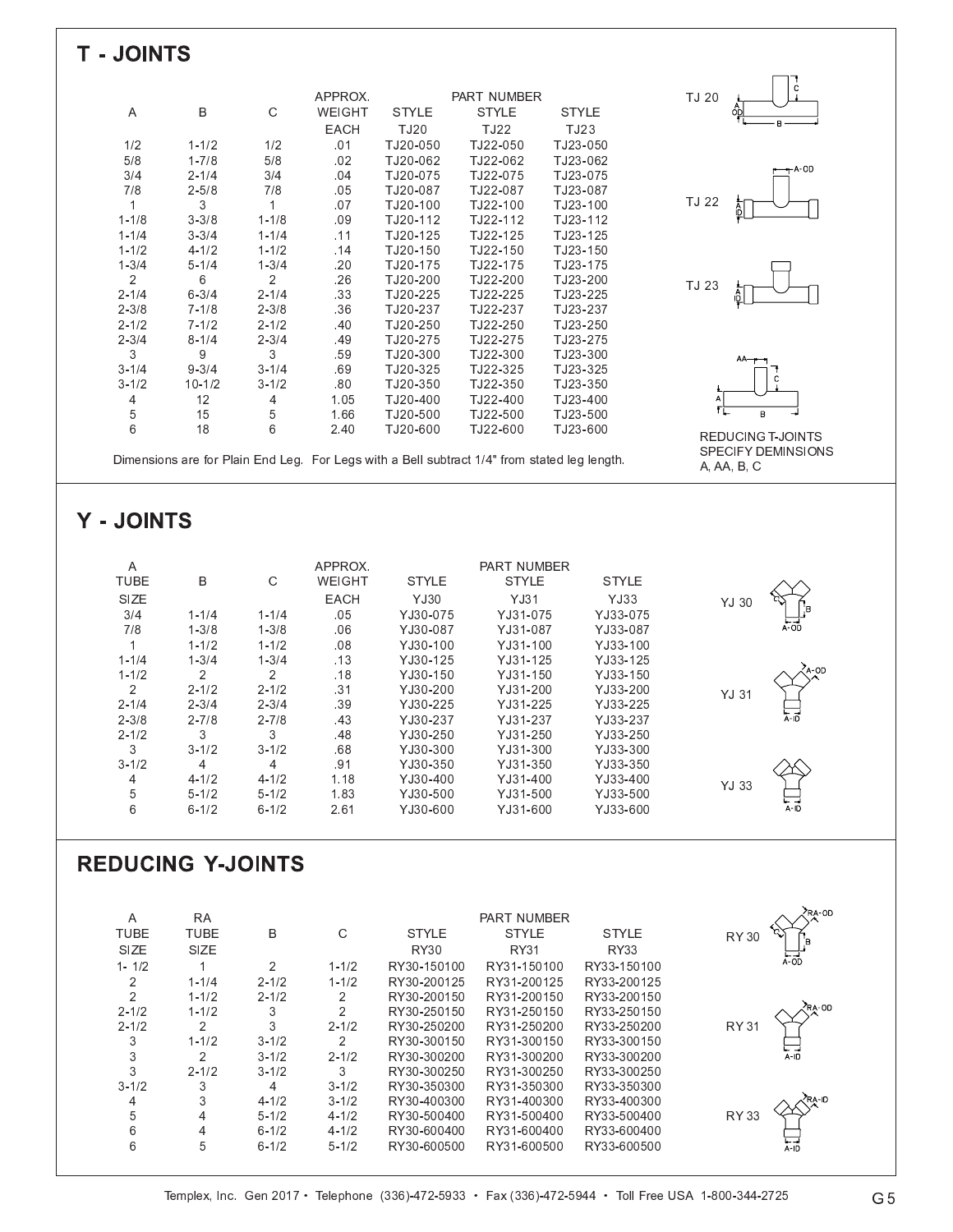## **ENTRANCE TUBES**

Perfectly Smooth - Pick Free. Standard Main Tube Length is 12 inches. When Ordering, Please Specify: Style Number, Main Tube OD and Inlet Sizes.







| <b>A-FOR</b><br><b>TUBE OD</b> | в         | <b>PART</b><br><b>NUMBER</b> |
|--------------------------------|-----------|------------------------------|
| 1/2                            | 1/2       | 00339-02                     |
| 5/8                            | 7/8       | 00339-03                     |
| 3/4                            | 1/2       | 00339-04                     |
| 7/8                            | 1/2       | 00339-05                     |
| 1                              | 1/2       | 00339-06                     |
| $1 - 1/8$                      | 5/8       | 00339-07                     |
| $1 - 1/4$                      | 7/8       | 00339-08                     |
| $1 - 1/2$                      | 1         | 00339-09                     |
| $1 - 3/4$                      | 1         | 00339-10                     |
| 2                              | 1/2       | 00339-11                     |
| $2 - 1/4$                      | 5/8       | 00339-12                     |
| $2 - 3/8$                      | $1 - 1/8$ | 00339-13                     |
| $2 - 1/2$                      | 7/8       | 00339-14                     |
| $2 - 3/4$                      | 1         | 00339-15                     |
| 3                              | 1         | 00339-17                     |
| $3 - 1/4$                      | 1         | 01149-01                     |
| $3 - 1/2$                      | $1 - 1/2$ | 00339-19                     |
| 4                              | $1 - 3/8$ | 00339-21                     |
| 5                              | 2         | 00339-24                     |
| 6                              | $2 - 1/4$ | 00339-25                     |

#### **DAMPERS-VACUUM REGULATORS**



| Installs on end of vacuum line. Aids in |
|-----------------------------------------|
| regulating air velocity                 |

| 14             |                 |               |               |  |
|----------------|-----------------|---------------|---------------|--|
| 15             | <b>FOR TUBE</b> | APPOX.        | <b>PART</b>   |  |
| 16             | (OD)            | <b>WEIGHT</b> | <b>NUMBER</b> |  |
| 17             |                 | .06           | <b>DVR100</b> |  |
| 8              | $1 - 1/4$       | .07           | <b>DVR125</b> |  |
| 19             | $1 - 1/2$       | .09           | <b>DVR150</b> |  |
| 0              | $1 - 3/4$       | .10           | <b>DVR175</b> |  |
| $\mathbf 1$    | $\mathcal{P}$   | .14           | <b>DVR200</b> |  |
| $\overline{2}$ | $2 - 1/4$       | .16           | <b>DVR225</b> |  |
| 3              | $2 - 3/8$       | .19           | <b>DVR237</b> |  |
| $\overline{4}$ | $2 - 1/2$       | .20           | <b>DVR250</b> |  |
| 5              | $2 - 3/4$       | .22           | <b>DVR275</b> |  |
| 7              | 3               | .24           | <b>DVR300</b> |  |
| 1              | $3 - 1/4$       | .28           | <b>DVR325</b> |  |
| 9              | $3 - 1/2$       | .32           | <b>DVR350</b> |  |
| $^{\prime}$ 1  | 4               | .52           | <b>DVR400</b> |  |
| 24             | 5               | .66           | <b>DVR500</b> |  |
| :5             | 6               | .80           | <b>DVR600</b> |  |
|                |                 |               |               |  |

#### **INLINE SLIDE GATES**



Allows shut-off or regulation of air flow. For use in main or branch lines and for suction or discharge applications.

Durable construction with thumb screw lock for gate setting.

|             |             | PART NUMBER   |               |
|-------------|-------------|---------------|---------------|
| <b>TUBE</b> | PLAIN       | <b>SINGLE</b> | <b>DOUBLE</b> |
| <b>SIZE</b> | <b>ENDS</b> | BELL          | BELL          |
| 1           | 01150-02    | 01151-02      | 01152-02      |
| $1 - 1/8$   | 01150-03    | 01151-03      | 01152-03      |
| $1 - 1/4$   | 01150-04    | 01151-04      | 01152-04      |
| $1 - 1/2$   | 01150-05    | 01151-05      | 01152-05      |
| $1 - 3/4$   | 01150-06    | 01151-06      | 01152-06      |
| 2           | 01150-07    | 01151-07      | 01152-07      |
| $2 - 1/4$   | 01150-08    | 01151-08      | 01152-08      |
| $2 - 3/8$   | 01150-09    | 01151-09      | 01152-09      |
| $2 - 1/2$   | 01150-10    | 01151-10      | 01152-10      |
| $2 - 3/4$   | 01150-11    | 01151-11      | 01152-11      |
| 3           | 01150-12    | 01151-12      | 01152-12      |
| $3 - 1/4$   | 01150-13    | 01151-13      | 01152-13      |
| $3 - 1/2$   | 01150-14    | 01151-14      | 01152-14      |
| 4           | 01150-15    | 01151-15      | 01152-15      |
| 5           | 01150-16    | 01151-16      | 01152-16      |
| 6           | 01150-17    | 01151-17      | 01152-17      |

## **BULK HEAD ADAPTERS**



For airtight or weathertight connection to collection containers or through walls.

| FOR            |           | <b>PART NUMBER</b> |
|----------------|-----------|--------------------|
| <b>TUBE OD</b> | PLAIN END | <b>SINGLE BELL</b> |
| 3/4            | 01108-01  | 01111-01           |
| 7/8            | 01108-18  | 01111-18           |
| 1              | 01108-02  | 01111-02           |
| $1 - 1/8$      | 01108-03  | 01111-03           |
| 1-1/4          | 01108-04  | 01111-04           |
| $1 - 1/2$      | 01108-05  | 01111-05           |
| 1-3/4          | 01108-06  | 01111-06           |
| 2              | 01108-07  | 01111-07           |
| $2 - 1/4$      | 01108-08  | 01111-08           |
| $2 - 3/8$      | 01108-09  | 01111-09           |
| $2 - 1/2$      | 01108-10  | 01111-10           |
| $2 - 3/4$      | 01108-11  | 01111-11           |
| 3              | 01108-12  | 01111-12           |
| 3.1/4          | 01108-13  | 01111-13           |
| $3 - 1/2$      | 01108-17  | 01111-17           |
| 4              | 01108-14  | 01111-14           |
| 5              | 01108-15  | 01111-15           |
| 6              | 01108-16  | 01111-16           |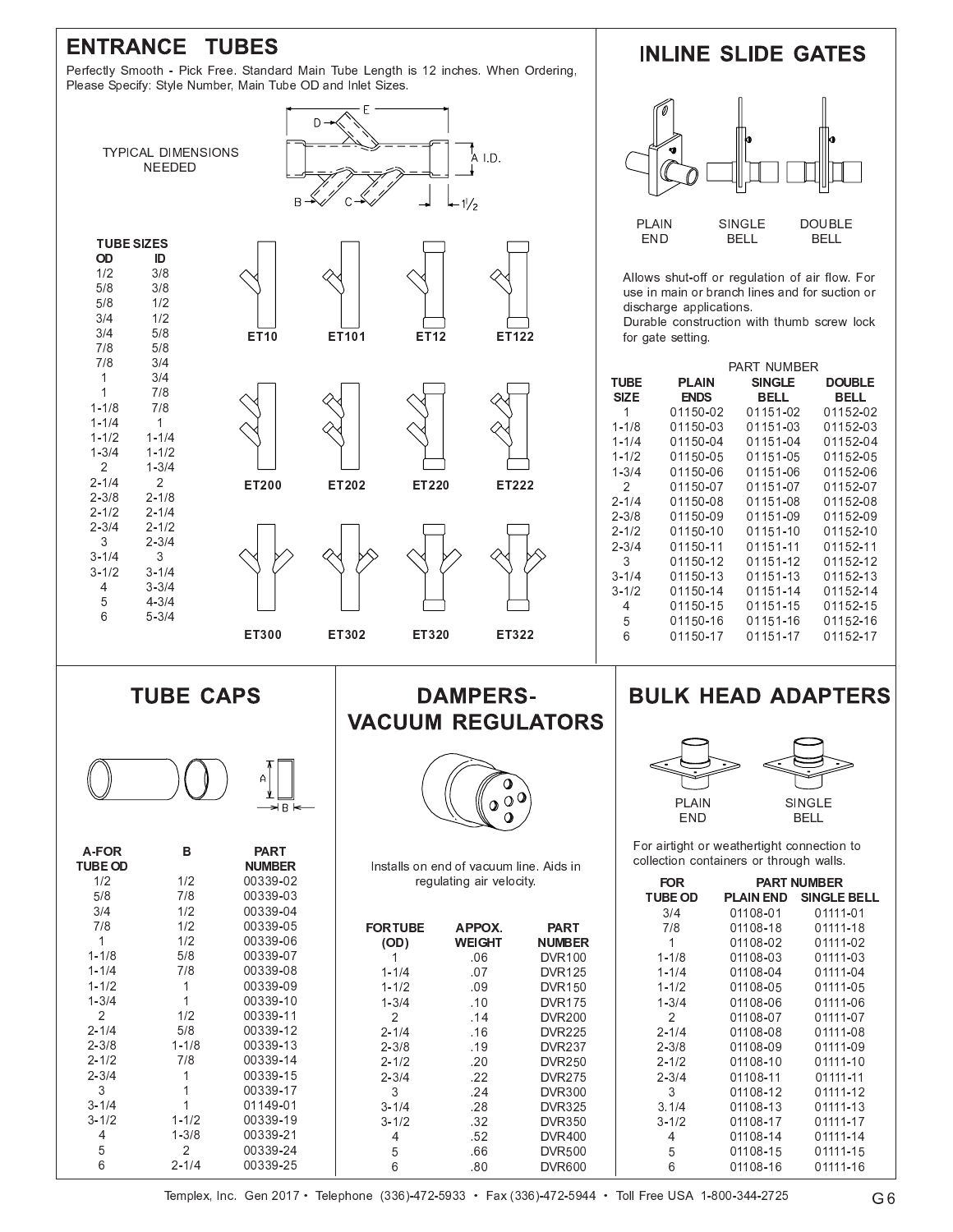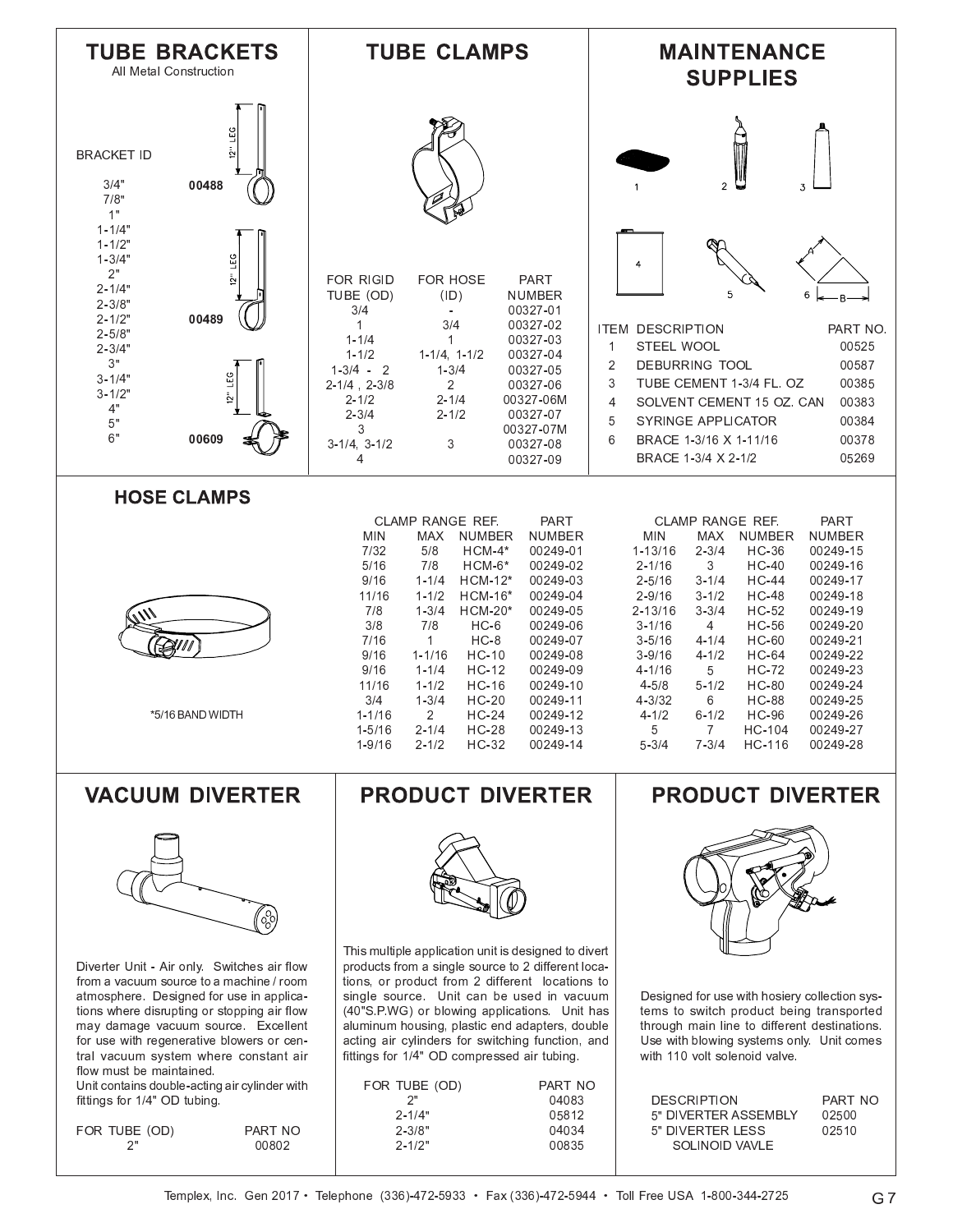## **IN-LINE WASTE CONTAINERS**

 $\overline{1}$ 

 $\overline{2}$ 

ົາ 1

 $\Omega$   $\sim$ 

 $\sim$  1

 $4 \cdot 4 \cdot 2$ 

 $3$   $18$ 

 $\rightarrow$ 

 $\rightarrow$ 

 $\rightarrow$ 

 $16$ 

 $18$ 

18

1 1 1 5 A 5 A

חמות

 $MDLOER$ 

 $\mathsf{MDL}$  20.

 $MDLOER$ 

פ וחו

MDI 100 MCD100 MDD10

 $MCD4E$ 

 $MCDOM$ 

 $MCDO6$ 

1.0D20

 $M$   $CD$   $2E$ 

E MODO

 $M \cap D 4E$ 

 $M \cap D \cap \cap$ 

 $MDD25$ 

8 4 D D 2 O

 $MDD2E$ 

E MODOO

- . DURABLE, CLEAR PLASTIC FOR EASY VISUAL INSPECTION OF WASTE LEVEL INSIDE FILTER
- . REMOVABLE FILTER BASKET FOR QUICK AND EASY EMPTYING AE AAH EATER MART
- $\bullet$  HIGH QUALITY FOR LONG LIFE EVEN WHERE OIL IS PRESEN  $\cdot$  STEEL MOUNTING BRACKETS

Especially designed and built for the collection of yarn fibers, thread or small trim. Contaminated air enters through the top inlet cap into the filter where material is collected. The filtered air then travels through the bottom outlet cap to the wasuum system When Ordering. Dleese Speeify Can Inlet Sizes

| DIAMFTFR | CONTAINER CONTAINER CAPACITY<br>I ENGTH | CUBIC.        | <b>ASSEMBIY</b> | ASSEMBLY&<br><b>MOUNTING</b> |
|----------|-----------------------------------------|---------------|-----------------|------------------------------|
|          |                                         | <b>INCHES</b> |                 | <b>BRACKETS</b>              |
|          | 12                                      | 186           | IWC6012         | <b>IWC6012-MB</b>            |
|          | 2Δ                                      | 464           | IWC6024         | <b>IWC6024-MB</b>            |



## HOSE / TURE ADAPTERS

|                                                                        |                                            | <b>CANISTER CAPS</b>                                                                             |                                                                                                                                                                                                                                                                                                                        |                                                                                                                                                                                                                                                                                                                                       | <b>HOSE / TUBE ADAPTERS</b>           |                                          |                                                   |                                                                          |
|------------------------------------------------------------------------|--------------------------------------------|--------------------------------------------------------------------------------------------------|------------------------------------------------------------------------------------------------------------------------------------------------------------------------------------------------------------------------------------------------------------------------------------------------------------------------|---------------------------------------------------------------------------------------------------------------------------------------------------------------------------------------------------------------------------------------------------------------------------------------------------------------------------------------|---------------------------------------|------------------------------------------|---------------------------------------------------|--------------------------------------------------------------------------|
| <b>ENTRANCE</b><br>OD<br>5/8<br>$\mathbf{1}$<br>$1 - 1/4$<br>$1 - 1/2$ | 5"<br>DC5006<br>DC5010<br>DC5012<br>DC5015 | <b>CANISTER SIZE</b><br><b>DOUBLE INLET</b><br>6"<br><b>DC6006</b><br>DC6010<br>DC6012<br>DC6015 |                                                                                                                                                                                                                                                                                                                        |                                                                                                                                                                                                                                                                                                                                       | <b>HOSE/TUBE</b><br>SIZE (ID)<br>7/8" | A<br>$5/8$ ID<br>7/8 OD<br>$7/8$ OD      | B<br>$7/8$ OD<br>7/8 OD<br>$1-1/4$ OD             | PART<br><b>NUMBER</b><br><b>WCA-81</b><br><b>WCA-82</b><br><b>WCA-83</b> |
| OD<br>5/8<br>$\mathbf{1}$                                              | SC5006<br>SC5010                           | SINGLE INLET<br>SC6006<br>SC6010                                                                 |                                                                                                                                                                                                                                                                                                                        | B                                                                                                                                                                                                                                                                                                                                     | 1"                                    | $5/8$ ID<br>$7/8$ ID<br>$1$ OD<br>$1$ OD | 1 OD<br>1 OD<br>$\overline{1}$ ID<br>$1 - 1/4$ ID | <b>WCA-84</b><br><b>WCA-85</b><br><b>WCA-101</b><br><b>WCA-102</b>       |
| $1 - 1/4$<br>$1 - 1/2$<br>2<br>$2 - 1/2$                               | SC5012<br>SC5015<br>SC5020<br>SC5025       | SC6012<br>SC6015<br>SC6020<br>SC6025                                                             |                                                                                                                                                                                                                                                                                                                        |                                                                                                                                                                                                                                                                                                                                       | $1 - 1/4"$                            | $1 - 1/4$ ID<br>$1 - 1/4$ ID             | $1-1/4$ OD<br>1-1/4 OD                            | <b>WCA-122</b><br><b>WCA-122</b>                                         |
| 3                                                                      | SC5030                                     | SC6030                                                                                           |                                                                                                                                                                                                                                                                                                                        |                                                                                                                                                                                                                                                                                                                                       | $1 - 1/2"$                            | 1-1/2 OD                                 | $1-5/8$ ID                                        | RA162150                                                                 |
|                                                                        |                                            | <b>MUFFLERS</b>                                                                                  | <b>SOUND ATTENUATORS</b>                                                                                                                                                                                                                                                                                               |                                                                                                                                                                                                                                                                                                                                       | <b>INLINE FILTERS</b>                 |                                          |                                                   |                                                                          |
|                                                                        |                                            |                                                                                                  |                                                                                                                                                                                                                                                                                                                        | TYPE 1                                                                                                                                                                                                                                                                                                                                |                                       |                                          | TYPE <sub>2</sub>                                 |                                                                          |
|                                                                        | <b>PLAIN</b><br><b>END</b>                 | <b>SINGLE</b><br><b>BELL</b>                                                                     | <b>DOUBLE</b><br><b>BELL</b><br>Reduces Sound Level. Designed for Material Handling Applications.<br>Excellent for applications where compressed air intake or discharge<br>sound levels are unacceptably high. Smooth bore allows goods or<br>waste to transport through unit without a snag, but traps noise within. | Designed for use with regenerative blowers & ring compres-<br>sors. Prevents lint or dust particle build-up which may cause<br>clogging and motor burn-out. Clear construction is ideal for<br>visual control. Use Templex Reducer couplings or Reducing<br>Adapters to adapt Standard Inline Filters to other tube or hose<br>sizes. |                                       |                                          |                                                   |                                                                          |
|                                                                        |                                            |                                                                                                  |                                                                                                                                                                                                                                                                                                                        |                                                                                                                                                                                                                                                                                                                                       |                                       |                                          |                                                   |                                                                          |

| FOR:<br>TUBE SIZE OD |                   | PART NUMBER       |
|----------------------|-------------------|-------------------|
| <b>HOSE SIZE ID</b>  | TYPF <sub>1</sub> | TYPF <sub>2</sub> |
|                      | 00734             | 05702             |
| $2 - 1/4$            | 00652-03          | 05719             |
| $2 - 1/2$            | 00652-01          | 05720             |
|                      | 00652-02          |                   |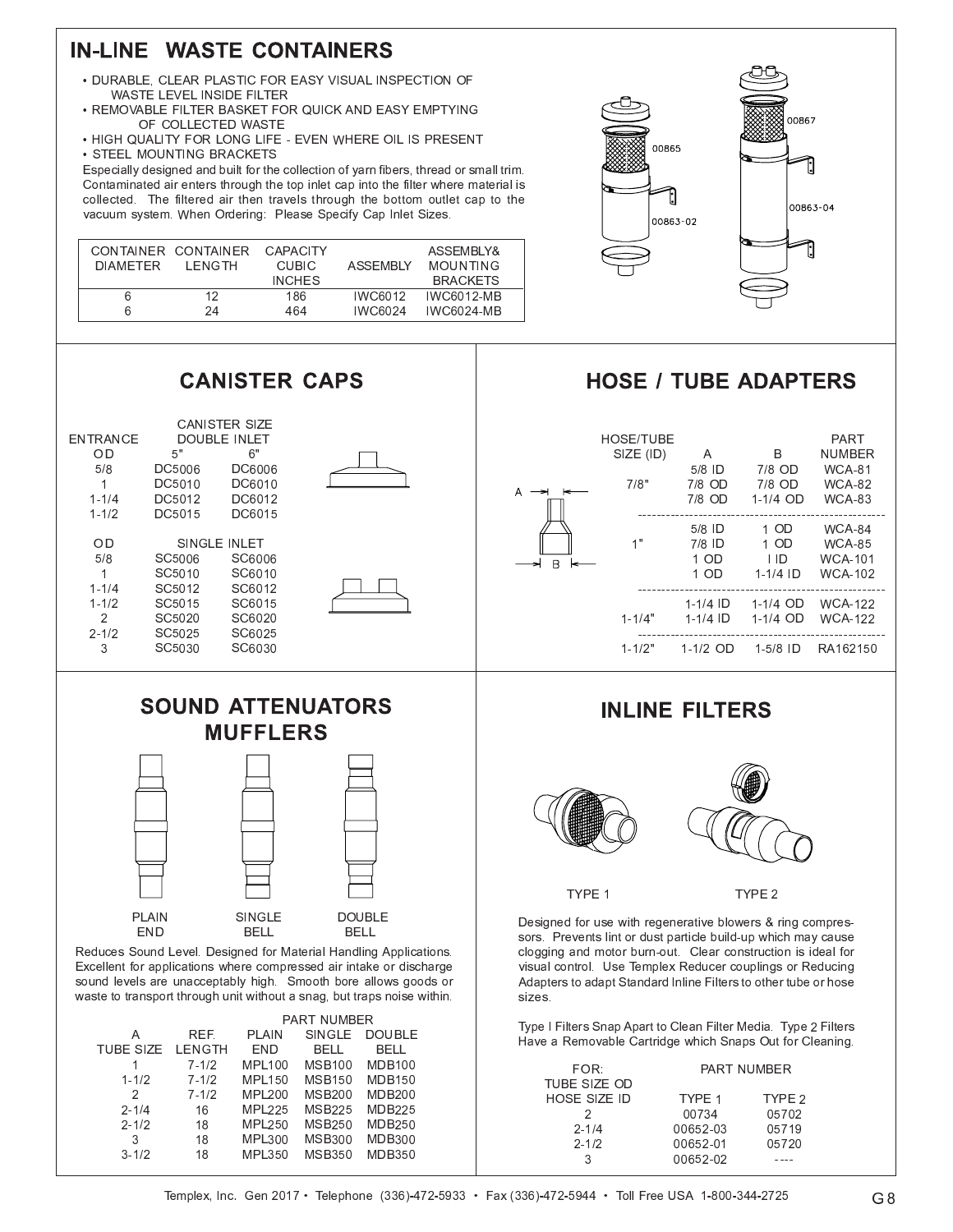## **CLEAR WIRE REINFORCED VACUUM HOSE**



- · Reinforced with spring steel
- · Smooth inner surface
- Flexible for tight radius bends

| <b>PART</b><br><b>NUMBER</b> | <b>HOSE</b><br>(ID) | <b>WEIGHT</b><br>/FOOT | <b>ROLL</b><br><b>LENGTH</b> | <b>CASE</b><br>QTY | <b>USE HOSE</b><br><b>CLAMP</b> |
|------------------------------|---------------------|------------------------|------------------------------|--------------------|---------------------------------|
| FH750                        | 3/4"                | .10                    | 50FT.                        | 100FT.             | 00249-07                        |
| FH875                        | 7/8"                | 11                     | 50FT.                        | 250FT.             | 00249-09                        |
| FH100                        | 1"                  | .12                    | 50FT.                        | 150FT.             | 00249-09                        |
| FH125                        | $1 - 1/4"$          | .15                    | 50FT.                        | 200FT.             | 00249-10                        |
| FH150                        | $1 - 1/2"$          | -17                    | 50FT.                        | 200FT.             | 00249-11                        |
| FH <sub>200</sub>            | 2"                  | .33                    | 50FT.                        | 100FT.             | 00249-13                        |
| FH225                        | $2 - 1/4"$          | .35                    | 50FT.                        | 100FT.             | 00249-14                        |
| FH250                        | $2 - 1/2"$          | .42                    | 50FT.                        | 50FT.              | 00249-15                        |
| FH300                        | 3"                  | .46                    | 50FT.                        | 50FT               | 00249-17                        |

A high quality/low cost hose that is ideal for medium duty vacuum applications, such as discharge, dust collection and movement of light materials. Clear walls are ideal for visual control.

## **HEAVY DUTY FLEX HOSE**



- · Reinforced with spring steel
- · Smooth inner surface
- Flexible for tight radius bends

| <b>PART</b><br><b>NUMBER</b> | <b>HOSE</b><br>(1D) | <b>WEIGHT</b><br>/FOOT | ROLL<br><b>LENGTH</b> | <b>CASE</b><br><b>QTY</b> | <b>USE HOSE</b><br><b>CLAMP</b> |
|------------------------------|---------------------|------------------------|-----------------------|---------------------------|---------------------------------|
| SH-125                       | $1 - 1/4"$          | .17                    | 50FT.                 | 200FT.                    | 00249-10                        |
| SH-150                       | $1 - 1/2"$          | -19                    | 50FT.                 | 200FT.                    | 00249-11                        |
| SH-200                       | 2"                  | .36                    | 50FT.                 | 100FT.                    | 00249-13                        |
| SH-225                       | $2 - 1/4"$          | .38                    | 50FT.                 | 100FT.                    | 00249-14                        |
| SH-250                       | $2 - 1/2"$          | .44                    | 50FT.                 | 50FT                      | 00249-15                        |
| SH-300                       | 3"                  | .46                    | 25FT                  | 25FT                      | 00249-17                        |
| SH-400                       | 4"                  | .49                    | 25FT                  | 25FT                      | 00249-21                        |

A high quality hose that is ideal for higher vacuum / discharge applications such as dust collection and movement of light materials. Gray color.

## PLASTIC REINFORCED FLEXIBLE VACUUM HOSE



| • Reinforced with a Plastic Helix<br>• Moderately Flexible | <b>PART</b><br><b>NUMBER</b> | <b>HOSE</b><br>(1D) | <b>WEIGHT</b><br>/FOOT | <b>ROLL</b><br><b>LENGTH</b> | <b>USE HOSE</b><br><b>CLAMP</b> |
|------------------------------------------------------------|------------------------------|---------------------|------------------------|------------------------------|---------------------------------|
| • Smooth inner surface                                     | <b>PRH-100</b>               | 1"                  | .21                    | 100FT.                       | 00249-10                        |
|                                                            | <b>PRH-125</b>               | $1 - 1/4"$          | .28                    | 100FT.                       | 00249-11                        |
|                                                            | <b>PRH-150</b>               | $1 - 1/2"$          | .23                    | 100FT.                       | 00249-12                        |
|                                                            | <b>PRH-200</b>               | 2"                  | .30                    | 100FT.                       | 00249-14                        |
|                                                            | <b>PRH-250</b>               | $2 - 1/2"$          | .39                    | 100FT.                       | 00249-16                        |
|                                                            | <b>PRH-300</b>               | 3"                  | .50                    | 100FT.                       | 00249-18                        |
|                                                            | <b>PRH-350</b>               | $3 - 1/2"$          | .62                    | 100FT.                       | 00249-21                        |
|                                                            | <b>PRH-400</b>               | 4"                  | .77                    | 100FT.                       | 00249-22                        |
|                                                            | <b>PRH-500</b>               | 5"                  | .91                    | 100FT.                       | 00249-25                        |
|                                                            |                              |                     |                        |                              |                                 |

#### **WORM GEARS / HOSE CLAMPS**

|                             |            | <b>CLAMP RANGE REF.</b> |               | <b>PART</b>   |             |                | <b>CLAMP RANGE REF.</b> | <b>PART</b>   |
|-----------------------------|------------|-------------------------|---------------|---------------|-------------|----------------|-------------------------|---------------|
| • Hex Slotted Screw Heads   | <b>MIN</b> | <b>MAX</b>              | <b>NUMBER</b> | <b>NUMBER</b> | MIN         | <b>MAX</b>     | <b>NUMBER</b>           | <b>NUMBER</b> |
| • 1/2" Stainless Steel Band | 7/32       | 5/8                     | $HCM-4*$      | 00249-01      | $1 - 13/16$ | $2 - 3/4$      | HC-36                   | 00249-15      |
|                             | 5/16       | 7/8                     | $HCM-6*$      | 00249-02      | $2 - 1/16$  | 3              | $HC-40$                 | 00249-16      |
|                             | 9/16       | $1 - 1/4$               | $HCM-12*$     | 00249-03      | $2 - 5/16$  | $3 - 1/4$      | HC-44                   | 00249-17      |
|                             | 11/16      | $1 - 1/2$               | $HCM-16*$     | 00249-04      | $2 - 9/16$  | $3 - 1/2$      | HC-48                   | 00249-18      |
|                             | 7/8        | $1 - 3/4$               | $HCM-20*$     | 00249-05      | $2 - 13/16$ | $3 - 3/4$      | HC-52                   | 00249-19      |
|                             | 3/8        | 7/8                     | $HC-6$        | 00249-06      | $3 - 1/16$  | $\overline{4}$ | HC-56                   | 00249-20      |
|                             | 7/16       | 1                       | $HC-8$        | 00249-07      | $3 - 5/16$  | $4 - 1/4$      | HC-60                   | 00249-21      |
| <b>DUI</b>                  | 9/16       | $1 - 1/16$              | $HC-10$       | 00249-08      | $3 - 9/16$  | $4 - 1/2$      | HC-64                   | 00249-22      |
|                             | 9/16       | $1 - 1/4$               | $HC-12$       | 00249-09      | $4 - 1/16$  | 5              | HC-72                   | 00249-23      |
|                             | 11/16      | $1 - 1/2$               | HC-16         | 00249-10      | $4 - 5/8$   | $5 - 1/2$      | HC-80                   | 00249-24      |
|                             | 3/4        | $1 - 3/4$               | $HC-20$       | 00249-11      | $4 - 3/32$  | 6              | <b>HC-88</b>            | 00249-25      |
|                             | $1 - 1/16$ | 2                       | $HC-24$       | 00249-12      | $4 - 1/2$   | $6 - 1/2$      | HC-96                   | 00249-26      |
|                             | $1 - 5/16$ | $2 - 1/4$               | $HC-28$       | 00249-13      | 5           | 7              | HC-104                  | 00249-27      |
|                             | $1 - 9/16$ | $2 - 1/2$               | $HC-32$       | 00249-14      | $5 - 3/4$   | $7 - 3/4$      | HC-116                  | 00249-28      |
| *5/16 Band Width            |            |                         |               |               |             |                |                         |               |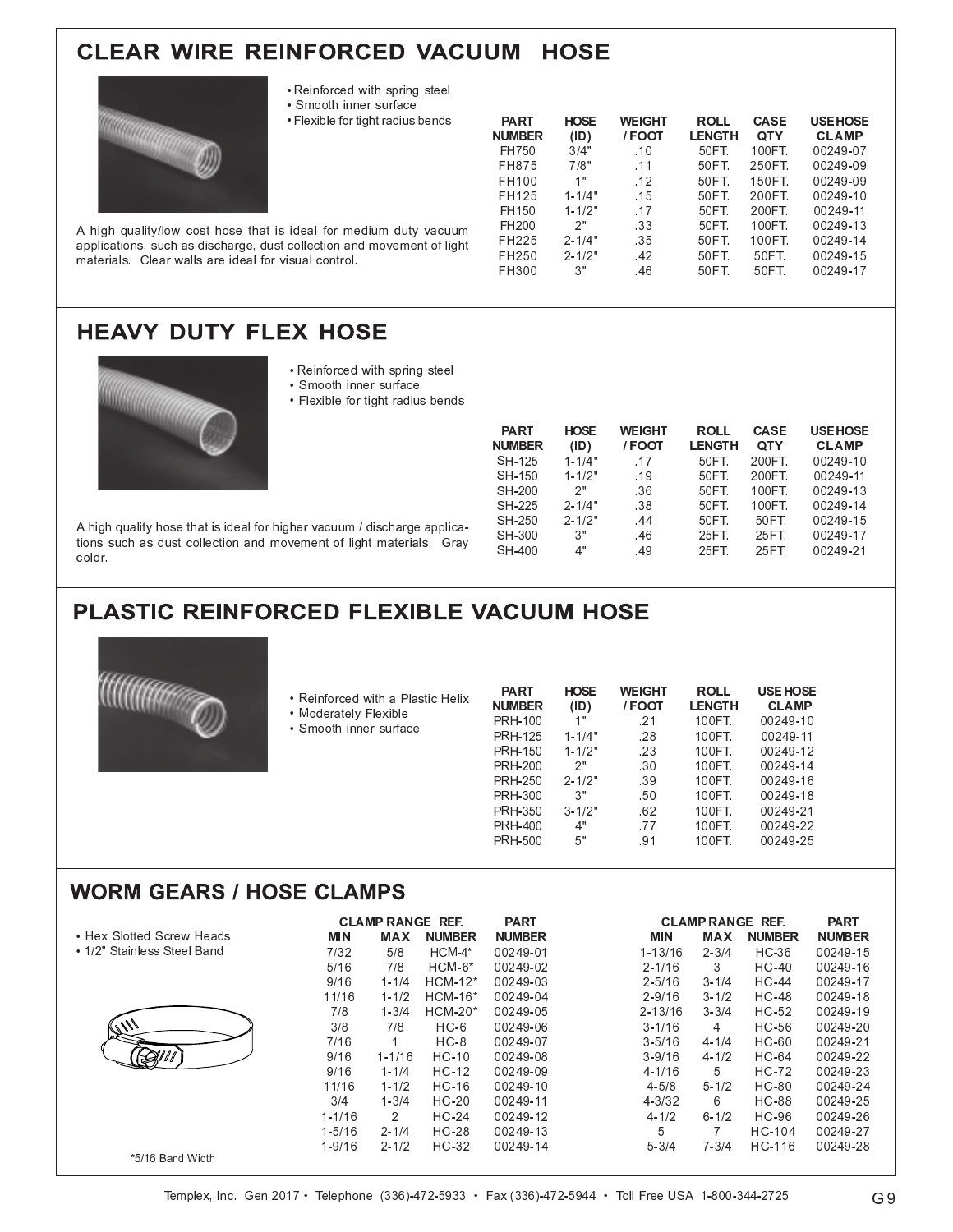| <b>CLEAR VINYL TUBING</b>                                                                                                                                                                                                                                                                              | WALL<br>PARTNO. I.D.<br>O.D. WALL<br>O.D.                                                                                                                                                                                                                                                                                                                                                                                                                                                                                                                                                                                                                                                                                                                                         |
|--------------------------------------------------------------------------------------------------------------------------------------------------------------------------------------------------------------------------------------------------------------------------------------------------------|-----------------------------------------------------------------------------------------------------------------------------------------------------------------------------------------------------------------------------------------------------------------------------------------------------------------------------------------------------------------------------------------------------------------------------------------------------------------------------------------------------------------------------------------------------------------------------------------------------------------------------------------------------------------------------------------------------------------------------------------------------------------------------------|
| • LIGHTWEIGHT<br>• TOUGH<br>• TRANSPARENT<br>• NONTOXIC<br>• SMOOTH<br>• FLEXIBLE<br>STANDARD LENGTH - 100 FT.                                                                                                                                                                                         | PART NO. I.D.<br>1/8<br>3/16<br>1/32<br>1/2<br>1/16<br>VT -017<br>$VT -12$<br>3/8<br>1/16<br>3/8<br>5/8<br>1/8<br>$VT -02$<br>1/8<br>1/4<br>$VT -14$<br>3/16<br>1/4<br>1/32<br>1/2<br>5/8<br>$VT -025$<br>$VT - 18$<br>1/16<br>1/16<br>$VT -03$<br>3/16 5/16<br>1/16<br>$VT - 19$<br>1/2<br>11/16<br>$VT -04$<br>3/16<br>3/8<br>3/32<br>VT 20<br>1/2<br>3/4<br>1/8<br>$VT - 22$<br>$VT -05$<br>3/16 7/16<br>1/8<br>9/16<br>3/4<br>3/32<br>3/8<br>1/8<br>$VT -06$<br>1/4<br>1/16<br>$VT - 26$<br>5/8<br>7/8<br>7/16<br>3/32<br>3/4<br>1/8<br>$VT -07$<br>1/4<br>$VT -31$<br>$\mathbf{1}$<br>1/2<br>1/8<br>1/8<br>$VT -08$<br>1/4<br>$VT - 33$<br>7/8<br>$1 - 1/8$<br>5/16 7/16<br>1/16<br>VT 35<br>$VT -09$<br>$\mathbf{1}$<br>$1 - 1/4$<br>1/8<br>$VT -10$<br>5/16<br>1/2<br>3/32 |
| <b>BRAIDED VINYL AIR HOSE</b>                                                                                                                                                                                                                                                                          |                                                                                                                                                                                                                                                                                                                                                                                                                                                                                                                                                                                                                                                                                                                                                                                   |
| A General Purpose Light-<br>weight Hose made of Clear<br>PVC Reinforced with a<br>Polester Cord. Use this hose<br>for: Lubrication Lines, Vacuum<br>Lines, Pneumatic Lines, Wa-<br>ter Feeds, Glue Lines, and<br>Packaging Machines.                                                                   | <b>PART</b><br>MAXI. W.P. AT 70<br><b>STANDARD</b><br><b>NUMBER</b><br>O.D.<br><b>DEGREESF.</b><br><b>LENGTH</b><br>I.D.<br>7/16<br><b>PBH025</b><br>1/4<br>225 PSI<br>50, 100, & 300 FT<br>PBH 038<br>3/8<br>19/32<br>175 PSI<br>50, 100, & 300 FT<br><b>PBH050</b><br>1/2<br>23/32<br>150 PSI<br>50, 100, & 300 FT<br>7/8<br>125 PSI<br>PBH 062<br>5/8<br>50, 100, & 300 FT<br>$1 - 1/32$<br><b>PBH075</b><br>3/4<br>100 PSI<br>50, 100, & 300 FT                                                                                                                                                                                                                                                                                                                               |
| <b>DOUBLE - BRAIDED AIR HOSE</b>                                                                                                                                                                                                                                                                       |                                                                                                                                                                                                                                                                                                                                                                                                                                                                                                                                                                                                                                                                                                                                                                                   |
| Use with: Air Systems, Air<br>Operated Tools, Water<br>Systems, Coolant Lines &<br>Air Activating Devices.                                                                                                                                                                                             | <b>PART</b><br>MAXI. W.P. AT 70<br><b>STANDARD</b><br><b>NUMBER</b><br>I.D.<br>O.D.<br><b>DEGREESF.</b><br><b>LENGTH</b><br><b>PAH 025</b><br>1/4<br>1/2<br>250 PSI<br>50, 100, & 300 FT<br><b>PAH 038</b><br>3/8<br>5/8<br>250 PSI<br>50, 100, & 300 FT                                                                                                                                                                                                                                                                                                                                                                                                                                                                                                                          |
| <b>COMPRESSED AIR TUBING</b>                                                                                                                                                                                                                                                                           | PART NO.<br><b>TUBE OD</b><br><b>TUBE ID</b><br><b>MATERIAL</b>                                                                                                                                                                                                                                                                                                                                                                                                                                                                                                                                                                                                                                                                                                                   |
| Tubing Color is Natural/White Except as noted.<br>* Black Only                                                                                                                                                                                                                                         | 61118<br>1.42 MM<br><b>NYLON</b><br>3.0 MM<br>61560<br><b>NYLON</b><br>4.0 MM<br>2.7 MM<br>61960<br>5.0 MM<br><b>NYLON</b><br>3.0 MM<br>62320*<br>6.0 MM<br><b>NYLON</b><br>4.0 MM<br>62330*<br>6.0 MM<br>4.0 MM<br><b>POLYURETHANE</b><br>61250<br>1/8"<br>.075"<br><b>NYLON</b><br>61330<br>3/16"<br>.137"<br><b>NYLON</b><br>1/4"<br>1/8"<br>62400<br><b>POLYETHELENE</b><br>62440<br>1/4"<br>.170"<br><b>POLYETHELENE</b><br>.232"<br>62500<br>5/16"<br><b>NYLON</b><br>62550<br>3/16"<br>POLYETHELENE<br>5/16"<br>3/8"<br>1/4"<br>62660<br>POLYETHELENE                                                                                                                                                                                                                      |
| <b>CABLE TIES</b>                                                                                                                                                                                                                                                                                      | <b>TUBE CUTTER</b>                                                                                                                                                                                                                                                                                                                                                                                                                                                                                                                                                                                                                                                                                                                                                                |
| $\frac{1}{\sqrt{\left( \left\  \left( \left\  \left( \left\  \right. \right. \right. \right. \right. \left\  \left\  \left( \left\  \right. \right. \right. \right. \right. \left\  \left\  \left( \left\  \right. \right. \right. \right. \right) \right) }$<br>MAX.<br><b>PACKAGE</b><br><b>PART</b> |                                                                                                                                                                                                                                                                                                                                                                                                                                                                                                                                                                                                                                                                                                                                                                                   |

Razor sharp blade assures clean cuts<br>on all types of plastic tubing.

TUBE CUTTER #00570

**NUMBER** 

00572

00573

QTY.

25

 $\overline{25}$ 

**DIAMETER**<br>8-1/2<br>14-1/4

**LENGTH** 

 $\begin{array}{c} 2 \\ 4 \end{array}$